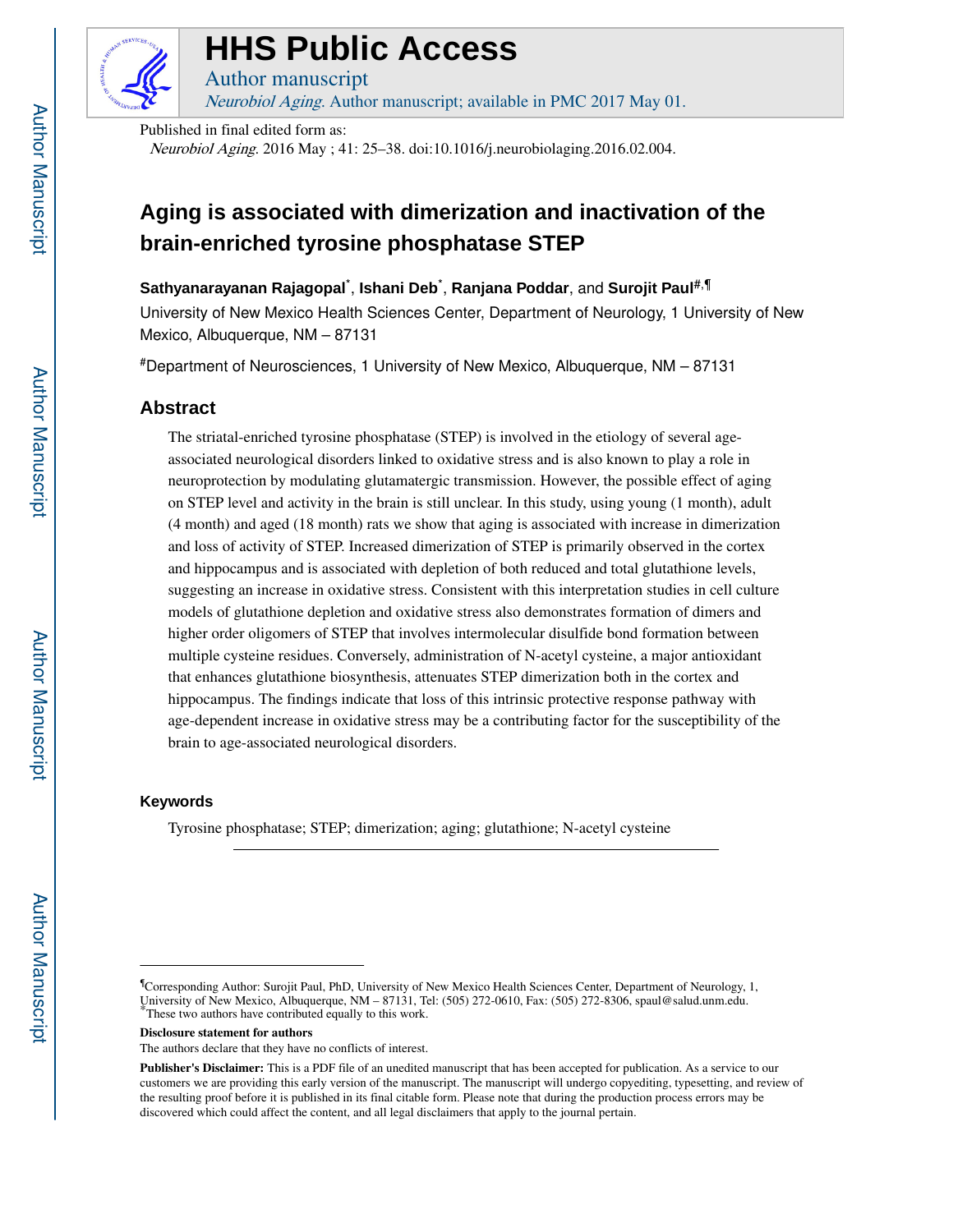## **1. INTRODUCTION**

Aging is characterized by a progressive decline in the efficiency of physiological function and by the increased susceptibility to disease and death. Although the fundamental mechanisms are still poorly understood, a growing body of evidence points towards oxidative stress as one of the primary determinants of aging (Hagen, 2003; Kregel and Zhang, 2007). Oxidative stress induced redox imbalance has been associated with aberrant alteration in the tyrosine phosphorylation of key signaling proteins implicated in the pathogenesis of aging and many age-related neurodegenerative disorders (Schmitt et al., 2005; Droge and Schipper, 2007; Jung et al., 2009). The regulation of tyrosine phosphorylation involves agonistic and antagonistic activity of protein tyrosine kinases (PTKs) and protein tyrosine phosphatases (PTPs). Although a considerable amount of research has investigated the regulation of PTKs with oxidative stress and aging, our knowledge about the regulation of PTPs with aging is limited (Jin and Saitoh, 1995; Minetti et al., 2002; Schmitt et al., 2005; Wegiel et al., 2011).

The tyrosine phosphatase STEP (STriatal-Enriched Phosphatase) that is expressed exclusively in the central nervous system is emerging as an important regulator of neuronal function (Lombroso et al., 1993; Boulanger et al., 1995). The STEP-family of PTPs includes both membrane associated (STEP $_{61}$ ) and cytosolic (STEP $_{46}$ ) variants (Bult et al., 1997). Biochemical and electron microscopic studies have localized  $\text{STEP}_{61}$  to endoplasmic reticulum, mitochondria, synaptic vesicles and post-synaptic densities (Bult et al., 1996). An emerging body of evidence indicates that the alteration in STEP function is associated with the progression of several age-associated acute and chronic neurological disorders including Alzheimer's disease, Parkinson's disorder and cerebral ischemia (Kurup et al., 2010; Deb et al., 2013; Xu et al., 2014; Kurup et al., 2015). An increase in STEP level and activity resulting from a disruption of the proteasomal degradation machinery is thought to interfere with synaptic strengthening resulting in cognitive and behavioral deficits observed in Alzheimer's disease (Kurup et al., 2010). In contrast, lower STEP level and activity due to rapid degradation of the protein has been implicated in ischemia-induced brain damage (Deb et al., 2013). Thus it appears that both high and low level of STEP could disrupt cellular function resulting in neurodegeneration. Despite this evidence for a role of STEP in ageassociated neurological disorders, a causal link between STEP and aging has still not been established.

A series of molecular and biochemical studies have found that the activity and stability of STEP is regulated by several post-translational modifications (Paul et al., 2000; Paul et al., 2003; Deb et al., 2011; Mukherjee et al., 2011). Reversible phosphorylation of a regulatory serine residue (Ser 221 in STEP $_{61}$ /Ser 49 in STEP<sub>46</sub>) in a conserved domain termed kinase interacting motif (KIM) has been shown to modulate STEP activity in terms of its ability to bind to its substrates (Paul et al., 2000; Paul et al., 2003). Additional studies investigating the regulation of ubiquitin-mediated proteasomal degradation of STEP found that phosphorylation of two SP/TP sites in a second conserved domain termed as kinase specificity sequence are important in maintaining the stability of STEP (Mukherjee et al., 2011). Another potentially important finding is that  $H_2O_2$  induced oxidative stress leads to significant increase in the oligomerization of STEP in neurons resulting in substantial loss of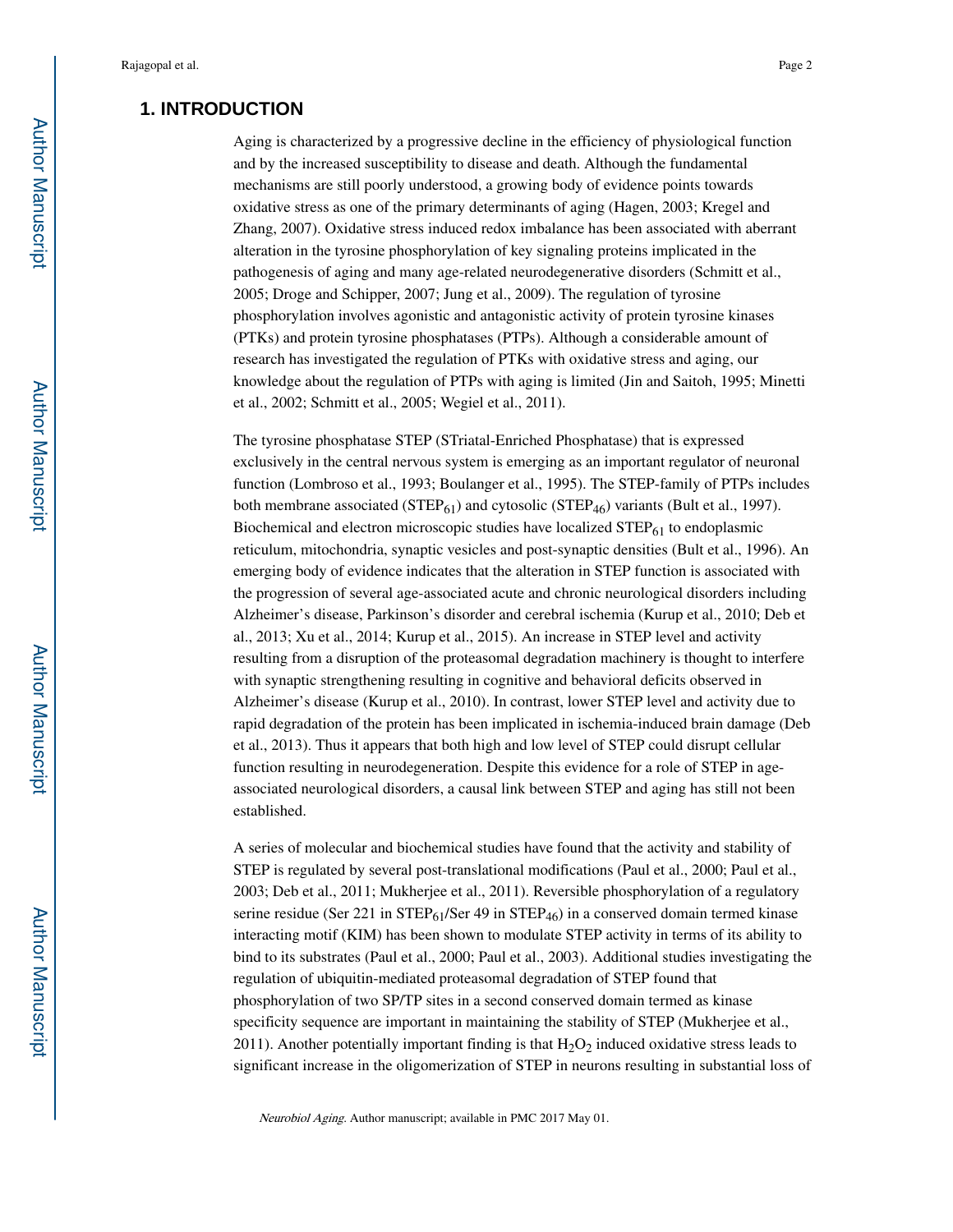its enzymatic activity (Deb et al., 2011). Since aging is associated with an increase in oxidative stress, the present study sought to investigate the effect of aging on STEP dimerization in the brain and its association with the glutathione (GSH) levels, a major antioxidant that functions to maintain intracellular redox equilibrium.

## **2. METHODS**

#### **2.1. Materials and reagents**

Male Sprague-Dawley rats (1, 4 and 18–20 month) were obtained from Harlan Laboratories (Livermore, CA, USA). Antibodies used were as follows: monoclonal anti-STEP from Novus Biologicals (Littleton, CO, USA), monoclonal anti-V5 from Invitrogen (Carlsbad, CA, USA), polyclonal PSD-95 from Cell Signaling, monoclonal anti-cMyc and polyclonal Calnexin from Santa Cruz (Santa Cruz, CA, USA), monoclonal anti-β-tubulin and polyclonal synaptophysin from Sigma (St. Louis, MO, USA). All secondary antibodies were from Cell Signaling. Protein G Sepharose was from GE Healthcare. N-acetyl cysteine (NAC), Diethylmaleate (DEM) and para-nitrophenylphosphate (pNPP) were from Sigma-Aldrich (St. Louis, MO, USA). GSH assay kit was from Arbor assays (Ann Arbor, MI, USA). All tissue culture reagents were obtained from Invitrogen. Approval for animal experiments was given by the University of New Mexico, Health Sciences Center, Institutional Animal Care and Use Committee.

#### **2.2. Detection of dimers and oligomers using non-reducing SDS-PAGE**

To detect the dimers and higher order oligomers of STEP both brain tissue and transfected cells were processed as reported previously (Deb et al., 2011). Briefly, cortical, hippocampal and striatal tissues were homogenized in a lysis buffer containing 50 mM Tris-HCl, pH 7.5, 100 mM NaCl, 1% Nonidet P-40 and cocktail of protease inhibitors, incubated on ice for 45 min and then centrifuged at 13,000 rpm for 10 min. For cell line experiments, cells were washed with PBS and then scraped in the lysis buffer, incubated on ice for 45 min and then centrifuged at 13,000 rpm for 10 min. Equal protein from each sample were diluted 1:1 with 2x Laemmli sample buffer, with β-mercaptoethanol (reducing conditions) or without βmercaptoethanol (non-reducing conditions). The samples processed under reducing conditions were boiled for 10 min. The reducing and non-reducing samples were separated onto 7.5% or 6% SDS-polyacrylamide gels respectively. The proteins in the gel were transferred to polyvinylidene difluoride membrane and processed for immunoblot analysis.

#### **2.3. Immunoblotting**

Protein concentration in lysates was estimated using a bicinchoninic acid (BCA) protein assay kit (Thermo Scientific, Rockford, IL, USA). Equal amounts of protein from each sample was resolved by SDS-PAGE and transferred to polyvinylidene difluoride membrane. After blocking with 5% non-fat dry milk or BSA, membranes were incubated for 1 hr at room temperature or overnight at 4°C with the appropriate primary antibody. Horseradish peroxidase (HRP) coupled to anti-rabbit or anti-mouse IgG raised in goat were used as secondary antibodies. Immune complexes were detected on X-ray films after treatment with West Pico supersignal chemiluminescence reagents (Thermo Scientific). Densitometric analysis of immunoblots was performed using Image J software (http://rsbweb.nih.gov/ij/)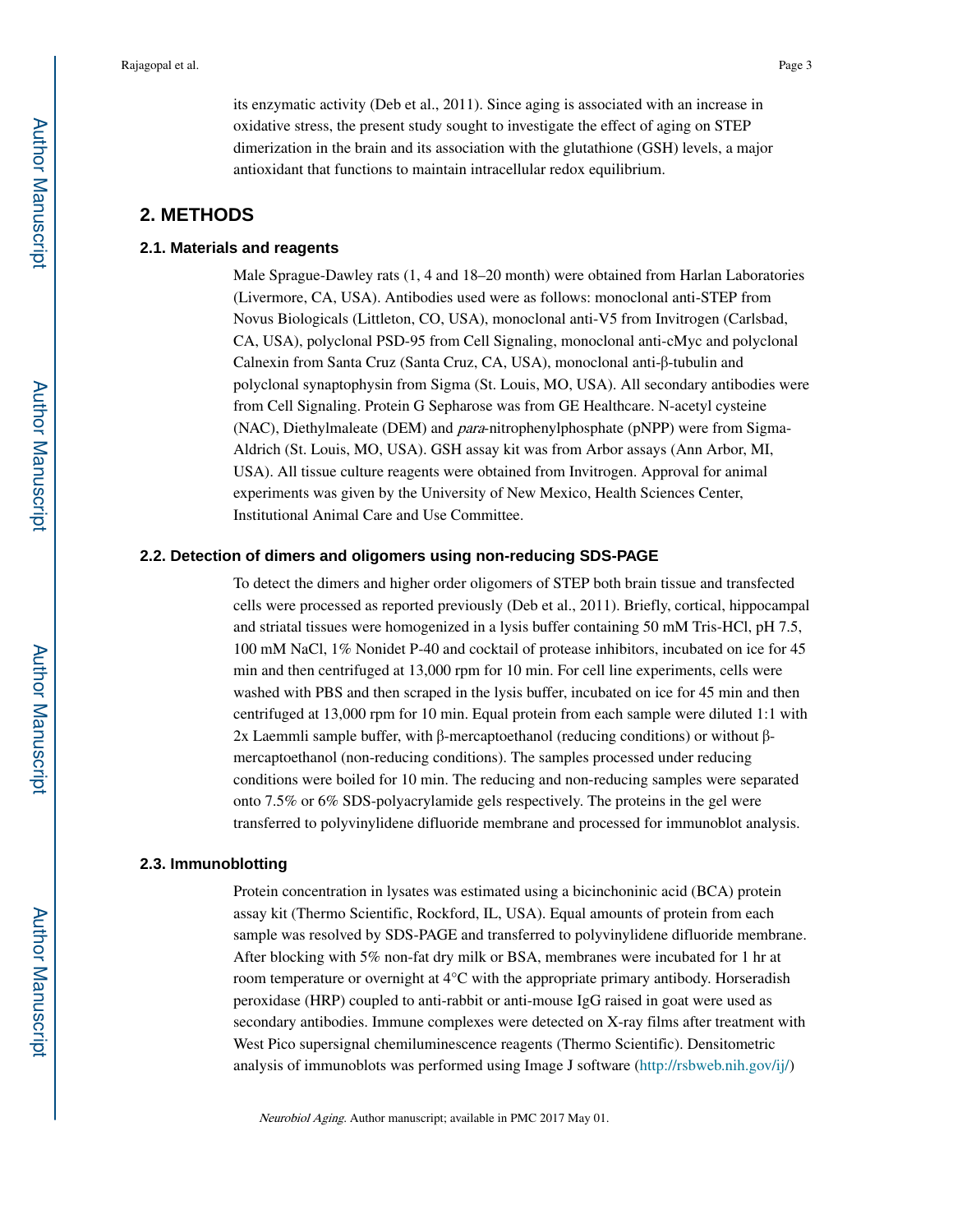#### **2.4. Glutathione assay**

Glutathione (GSH) levels in brain homogenates were measured as described previously (Candelario-Jalil et al., 2007) with some modifications. Briefly, cortical, striatal or hippocampal slices were sonicated in PBS (pH 7.0) and then centrifuged at 13,000 rpm for 10 min at 4°C. The supernatant was processed for protein estimation using BCA kit. Equal amount of protein from each sample (30 μg) was incubated with equal volume of  $5\%$ sulfosalicylic acid (SSA) for 10 min in ice, followed by centrifugation at 13,000 rpm for 10 min. The supernatant was then diluted with the supplied assay buffer to bring the concentration of SSA to 1% and then incubated with ThioStar reagent in a black 96-well plate (total volume 50 μl) for 15 min at room temperature to determine the reduced GSH level. Fluorescent signal from each well was quantified spectrofluorometrically (Leica, Buffalo Grove, IL) using excitation and emission wavelengths of 390 and 510 nm, respectively. For quantitation of total GSH level, GSH reductase and NADPH reaction mixture were added to the wells followed by another 15 min incubation at room temperature and spectrofluorometric reading of the signal. Tissue GSH concentration was determined using a GSH standard curve.

To determine GSH levels following DEM or  $H_2O_2$  treatment, HEK293 cells were washed twice with PBS, scraped with 0.1ml 2.5% SSA, incubated for 10 min on ice and then centrifuged at 13,000 rpm for 10 min (Dasgupta et al., 2005). The supernatant was used for GSH assay as described above. The resulting pellet was dissolved in 1x sample buffer (without β-mercaptoethanol), boiled for 10 min, centrifuged for 10 min at 13000 rpm. The supernatant was processed for protein assay to normalize GSH values against total protein.

## **2.5. Tyrosine phosphatase assay**

Cortical tissue was homogenized in a buffer containing 50 mM Tris-HCl, pH 7.4, 150 mM NaCl and 1% NP-40 followed by centrifugation at 13,000 rpm for 10 min to collect supernatant for immunoprecipitation with anti-STEP antibody. Equal amount of protein from each sample  $(1.5 - 2 \text{ mg})$  was processed for immunoprecipitation with anti-STEP antibody (Deb et al., 2011). The immune complexes bound to protein G beads were then washed three times in a buffer containing 50 mM Tris-HCl, pH 7.4, 150 mM NaCl and 0.1% NP-40 and then once in a buffer containing 30 mM HEPES (pH 7.4) and 120 mM NaCl. For phosphatase assay the beads were incubated for 30 min at 30°C in 100 μl of reaction buffer (30 mM HEPES, pH 6.0, 150 mM NaCl, 10 mM pNPP) and reaction was stopped by addition of 0.9 ml of 0.2 N NaOH. Phosphatase activity of  $STEP_{61}$  was measured by colorimetric quantitation of the formation p-nitrophenolate at 410 nm using a spectrophotometer (Deb et al., 2011). To assess the amount STEP immunoprecipitated the immune complexes bound to the beads were eluted with SD sample buffer and processed for immunoblot analysis with anti-STEP antibody. For cell line experiments, cells were lysed in a buffer containing 50 mM Tris-HCl, 150 mM NaCl and 0.1% NP-40, centrifuged at 13,000 rpm for 10 min, collect supernatant for immunoprecipitation with anti-V5 antibody. The samples were then processed for pNPP assay as mentioned above. The values obtained were normalized for the amount of STEP immunoprecipitated (Toledano-Katchalski et al., 2003; Deb et al., 2011).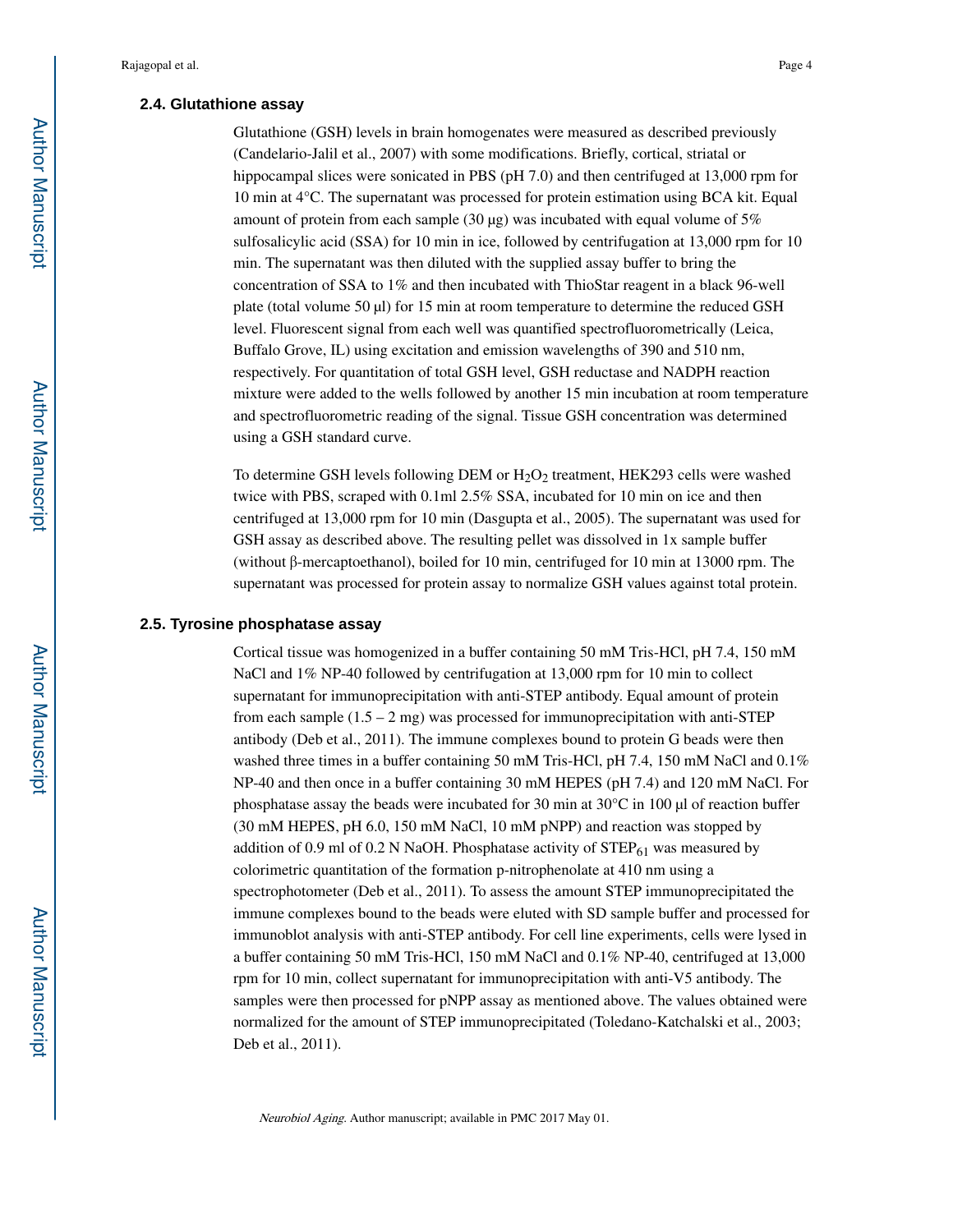#### **2.6. Immunoprecipitation**

Cells were lysed in a buffer containing 50 mM Tris-HCl, pH 7.4, 150 mM NaCl, 50 mM NaF, 10 mM Na<sub>4</sub>P<sub>2</sub>O<sub>7</sub>, 1 mM Na<sub>3</sub>VO<sub>4</sub>, 0.1% NP-40 and protease inhibitor cocktail (Boehringer). Lysates were centrifuged for 10 min at 13,000 rpm to remove insoluble material, and then pre-cleared with protein G sepharose for 1 hr. For immunoprecipitation of STEP, samples were incubated overnight with anti-V5 antibody at 4°C. The immune complexes were incubated with protein G sepharose for 2 hr at 4°C. Beads were collected by centrifugation at 1000 rpm for 2 min and washed three times with lysis buffer. Proteins were eluted using SDS-sample buffer (Laemmli sample buffer with β-mercaptoethanol) and processed for SDS-PAGE and immunoblot analysis with antibodies as described in the individual experiments.

#### **2.7. Cell culture and stimulation**

Full-length  $STEP_{61}$ -cDNA was cloned into the pcDNA3.1/Myc-His and pcDNA 3.1/V5-His mammalian expression vectors (Invitrogen). Point mutants of  $STEP_{61}$  were obtained by polymerase chain reaction (PCR) based site-directed mutagenesis (Stratagene, La Jolla, CA, USA). All mutations were verified by nucleotide sequencing. HEK293 cells obtained from A.T.C.C. were routinely grown in DMEM/F12, supplemented with 10% fetal bovine serum, at 37 $\degree$ C in a humidified atmosphere consisting of 5% CO<sub>2</sub> and 95% air. Cells were transiently transfected with 1 μg DNA using Lipofectamine™ 2000 (Invitrogen). After 24 hr cells were treated with  $0 - 50 \mu M$  of DEM for 6 hr or 10mM of  $H_2O_2$  for 5 min in serum free minimal essential medium at 37°C. Cells were then processed for GSH assay, coimmunoprecipitation experiments or total SDS-polyacrylamide gel electrophoresis (SDS-PAGE) and immunoblot analysis under reducing or non-reducing conditions.

## **2.8. Subcellular fractionation of rat brain tissues**

Biochemical fractionation was performed as described previously (Dunah and Standaert, 2001) with minor modifications. Briefly, cortical tissue from 1 old SD rats were homogenized in TEVP buffer (10 mM Tris-HCl, pH 7.4, 5 mM NaF, 1 mM Na<sub>3</sub>VO<sub>4</sub>, 1 mM EDTA, and 1 mM EGTA) containing 320 mM sucrose and was centrifuged for 10 min at 800g to remove nuclei and large debris (P1). The supernatant (S1) was centrifuged for 15 min at 9,200g to obtain the crude synaptosomal fraction (P2). The P2 fraction was resuspended and incubated in a hypo-osmotic buffer (10 mM Tris-HCl, pH 7.4, 5 mM NaF, 1 mM Na3VO4, 1 mM EDTA, and 1 mM EGTA) containing 35.6 mM sucrose for 30 min and then centrifuged at 25,000g for 20 min to pellet the synaptosomal membrane fraction (LP1). The resulting supernatant (LS1) was centrifuged for 2 hr at 165,000g to obtain the synaptic vesicle-enriched fraction (LP2). The supernatant S2 was centrifuged at 165,000g for 2 hr to obtain the cytosolic fraction (S3) and a light membrane/microsome-enriched fraction (P3). After each centrifugation the resulting pellet was rinsed briefly with ice-cold TEVP buffer before subsequent fractionations to avoid possible crossover contamination. All centrifugations were performed at 4°C.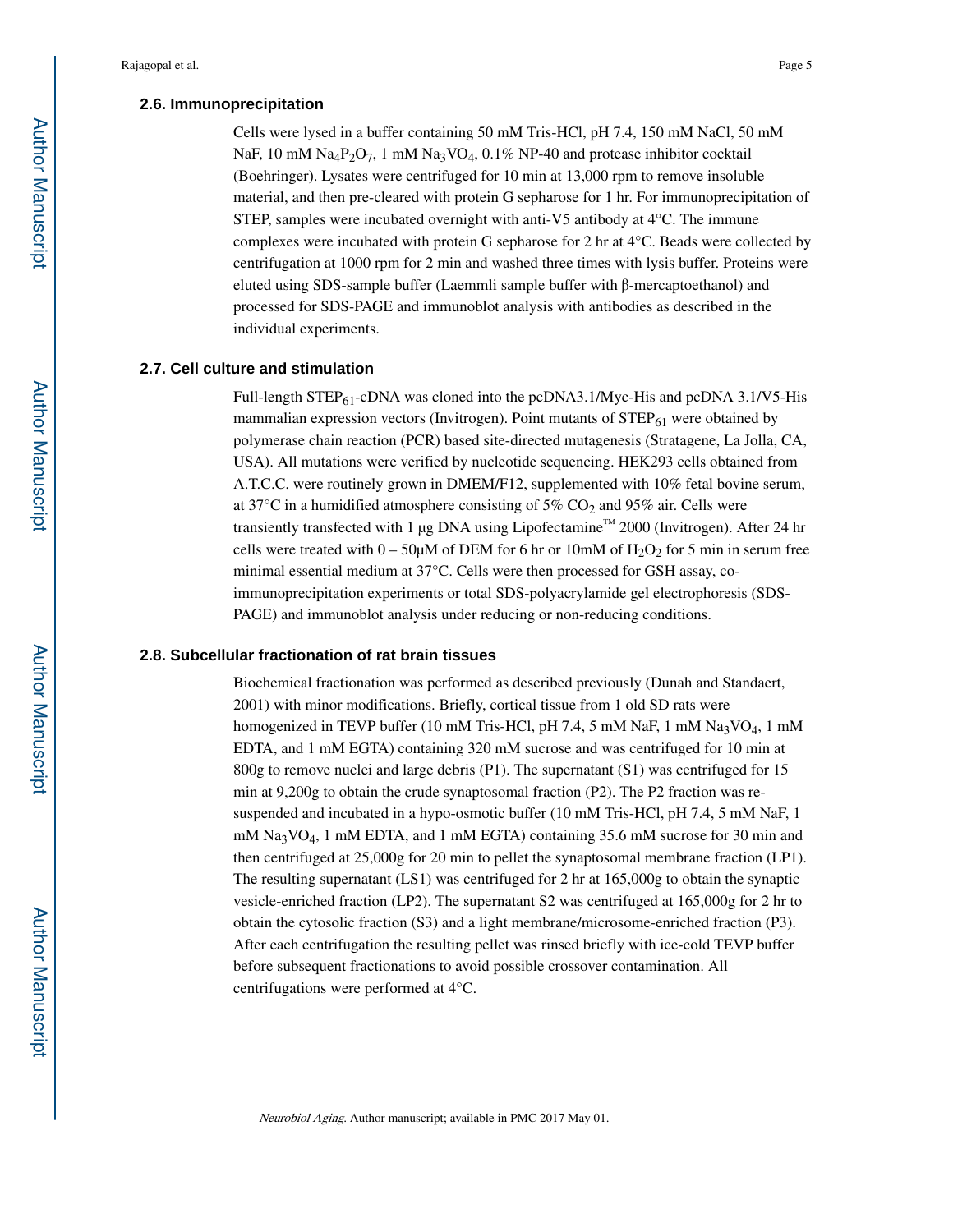#### **2.9. Drug treatment**

Aged (18–20 month) SD rats were injected intraperitoneally with N-acetyl cysteine (50 mg/kg, dissolved in PBS) daily for two weeks. N-acetyl cysteine (NAC) was dissolved in PBS and made fresh at the beginning of each experiment. Control animals were injected with PBS daily for 2 weeks. 24 hr after the last injection one group of drug treated and control rats were processed for enzymatic evaluation of glutathione (GSH) level in the cortex and hippocampus. Another set of drug treated and control rats were processed for immunoblot analysis under both reducing and non-reducing conditions.

#### **3.0. Data Analysis**

Data in the text and figures are expressed as mean  $\pm$  SEM. Statistical differences between multiple groups were assessed using one-way ANOVA followed by Bonferroni's post hoc comparison test. For statistical differences between two groups analysis was done using Student's *t* test. Differences were considered statistically significant when  $p \le 0.05$ .

## **3. RESULTS**

#### **3.1. Aging is associated with increased dimerization of STEP<sup>61</sup>**

To examine the effect of age on dimerization of STEP, cortical, hippocampal and striatal tissues from young (1 month), adult (4 month) and aged (18 month) male SD rats were processed for immunoblot analysis with anti-STEP antibody under non-reducing condition. The results showed an age-dependent migration (upward shift in electrophoretic mobility) of  $STEP<sub>61</sub>$  to a position that corresponds to double the molecular weight (100–150 kDa) compared with  $STEP_{61}$  monomer (61 kDa; Fig. 1, upper panel), suggesting the formation of dimers of  $STEP_{61}$ . A significant increase in dimerization of  $STEP_{61}$  was observed only in the cortical (6.2 fold  $\pm$  1.4) and hippocampal (5.9 fold  $\pm$  1.5) tissue homogenates obtained from the aged rats (Fig. 1A, 1B, upper panel). However, the dimerization of STEP in striatal homogenates that expresses both  $\text{STEP}_{61}$  and  $\text{STEP}_{46}$  did not change significantly with age (Fig. 1C, upper panel). Immunoblot analysis of the same samples under reducing conditions (in the presence of β-mercaptoethanol), where disulfide bond formation cannot occur, showed only the monomeric form of STEP (Fig. 1A–C, middle panel). These findings imply that age-associated increase in oxidative stress may play a role in the dimerization of  $STEP<sub>61</sub>$ .

## **3.2. Aging is associated with depletion of glutathione level and loss of activity of STEP<sup>61</sup>**

Depletion of the endogenous antioxidant, GSH has been associated with moderate to severe oxidative stress (Calabrese et al., 2000; Drake et al., 2003) and several studies have shown that both the reduced and total GSH levels decrease in many aged tissues due to increased GSH consumption and/or decreased GSH production (Maher, 2005; Ballatori et al., 2009; Emir et al., 2011; Currais and Maher, 2013). Therefore, we evaluated both the reduced and total GSH levels in cortical, hippocampal and striatal tissues obtained from young, adult and aged rats. As shown in Figure 2 (A–C) reduced GSH levels in the adult rat brains remained unaltered when compared with the younger rats. However, in the aged rats reduced GSH levels decreased considerably in both the cortex (11.6  $\pm$  0.3 in the aged rats vs 17  $\pm$  0.8 in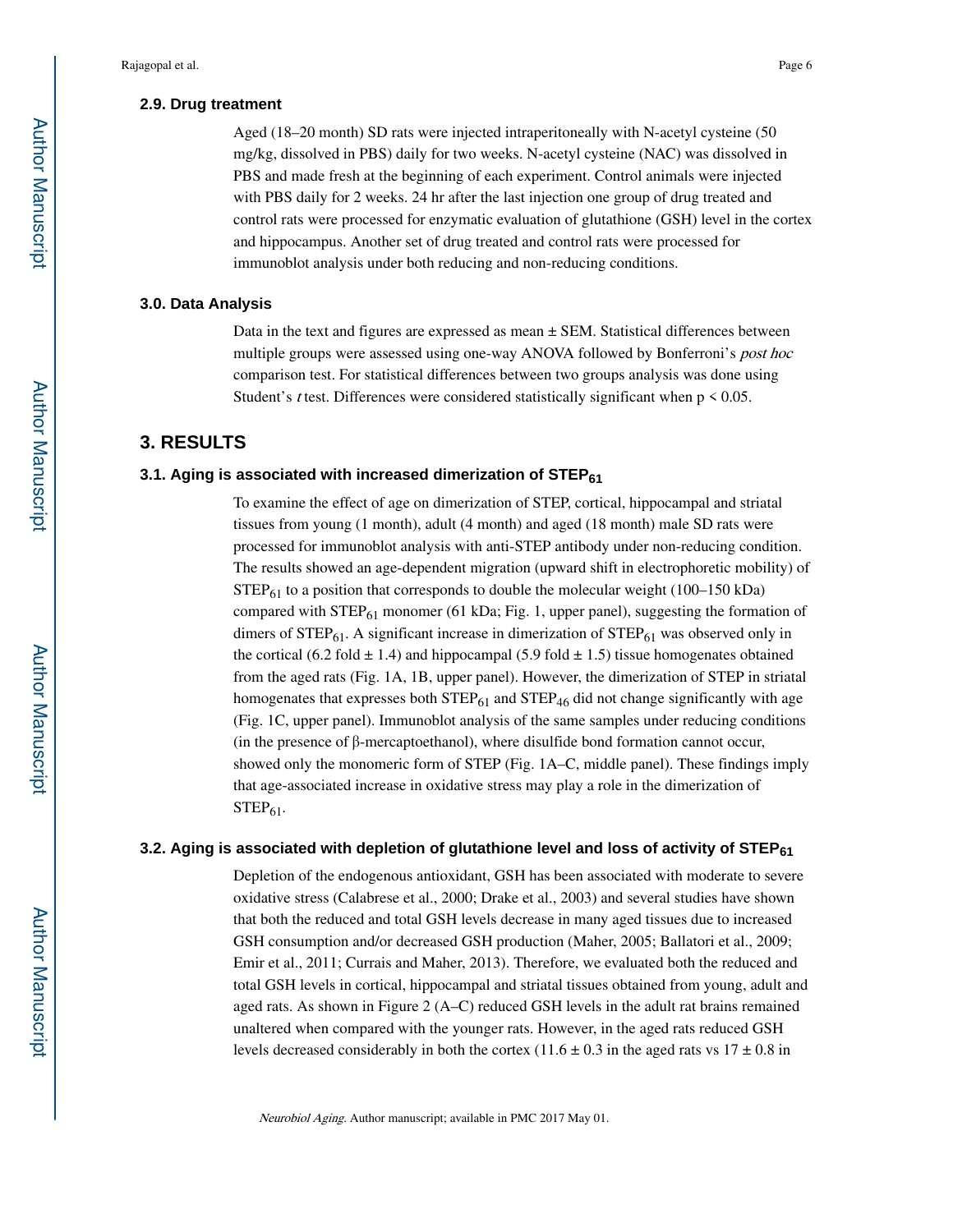the young) and the hippocampus (13.2  $\pm$  0.3 in the aged rats vs 16.7  $\pm$  0.7 in the young rats). GSH level also decreased in the striatum of the aged rats but to a lesser extent ( $13.5 \pm 0.3$  in aged rats vs  $14.9 \pm 0.6$  in the young rats) than observed in the cortex and the hippocampus. The data presented in Figure 2 (D–F) further show a substantial decrease in total GSH levels in both the cortex (13.5  $\pm$  0.4 in aged rats vs 18.8  $\pm$  0.9 in the young rats) and the hippocampus (13.8  $\pm$  0.5 in aged rats vs 17.5  $\pm$  0.8 in the young rats) of the aged rats, while in the striatum the decrease is less pronounced (13.7  $\pm$  0.2 in aged rats vs 15.2  $\pm$  0.5 in the young rats). These findings suggest that the depletion of both the reduced and total GSH levels vary in different brain regions and the consequences of GSH depletion on STEP dimerization depends on the GSH level.

To determine whether the increased dimerization of  $\mathrm{STEP}_{61}$  in aged rats has any effect on its phosphatase activity, STEP was immunoprecipitated from the cortex, hippocampus and striatum of young and aged rats. Tyrosine phosphatase activity of  $STEP_{61}$  was measured using pNPP as a substrate and the values were normalized for the amount of  $STEP_{61}$ immunoprecipitated. As shown in Figure 3 (A–C) a dramatic decrease in STEP activity was observed in the cortex (47.5  $\pm$  3.8%) and hippocampus (40.7  $\pm$  12.2%) of aged rats as compared with the younger controls, while in the striatum no significant change was observed.

## **3.3. Subcellular localization of dimerized STEP<sup>61</sup>**

To examine the sub-cellular localization of dimerized  $\text{STEP}_{61}$  cortical lysates from 18month old aged rats were subjected to biochemical fractionation (Fig. 4A). Initial studies examined the relative purity of each fraction using immunoblot analysis of marker proteins for each sub-cellular compartment (Fig. 4B). Calnexin, a calcium-binding phosphoprotein and an integral membrane protein found in endoplasmic reticulum (David et al., 1993) was highly enriched in the light membrane fraction (Fig. 4B, P3, lane 5) but not detected in the synaptosomal membrane (LP1) or synaptic vesicle-enriched (LP2) fractions. The synaptosomal membrane protein postsynaptic density-95 (PSD-95) was enriched in the crude synaptosomal membrane (P2) and synaptosomal membrane (LP1) fractions (Fig. 4B, lanes 3 and 7). The synaptic vesicle membrane protein, synaptophysin (Devoto and Barnstable, 1987), was highly concentrated in the synaptic vesicle enriched fraction (Fig. 4B, LP2, lane 9). It was also present at lower levels in the light membrane (Fig. 4B, P3, lane 5) and synaptosomal membrane (Fig. 4B, LP1, lane 7) fractions. Analysis of each fraction with anti-STEP antibody showed that  $STEP_{61}$  is present in the light membrane-enriched fraction (P3), synaptosomal membrane fraction (LP1) as well as the synaptic vesicle enriched fraction (LP2). The sub-cellular fractions where  $\text{STEP}_{61}$  was detected were then subjected to immunoblot analysis under non-reducing conditions. As shown in Figure 4C (lanes 4 and 7) dimerized  $STEP_{61}$  was present in both the light membrane (P3) and the synaptic vesicle (LP2) enriched fractions.

## **3.4. Diethylmaleate induced glutathione depletion leads to dimerization of STEP<sup>61</sup>**

To evaluate more directly the effect of depleting intracellular GSH level on the dimerization of  $STEP_{61}$ , HEK293 cells expressing V5-tagged  $STEP_{61}$  were treated with varying concentrations of diethyl maleate (DEM, 6 hr), a GSH depleting agent (Plummer et al.,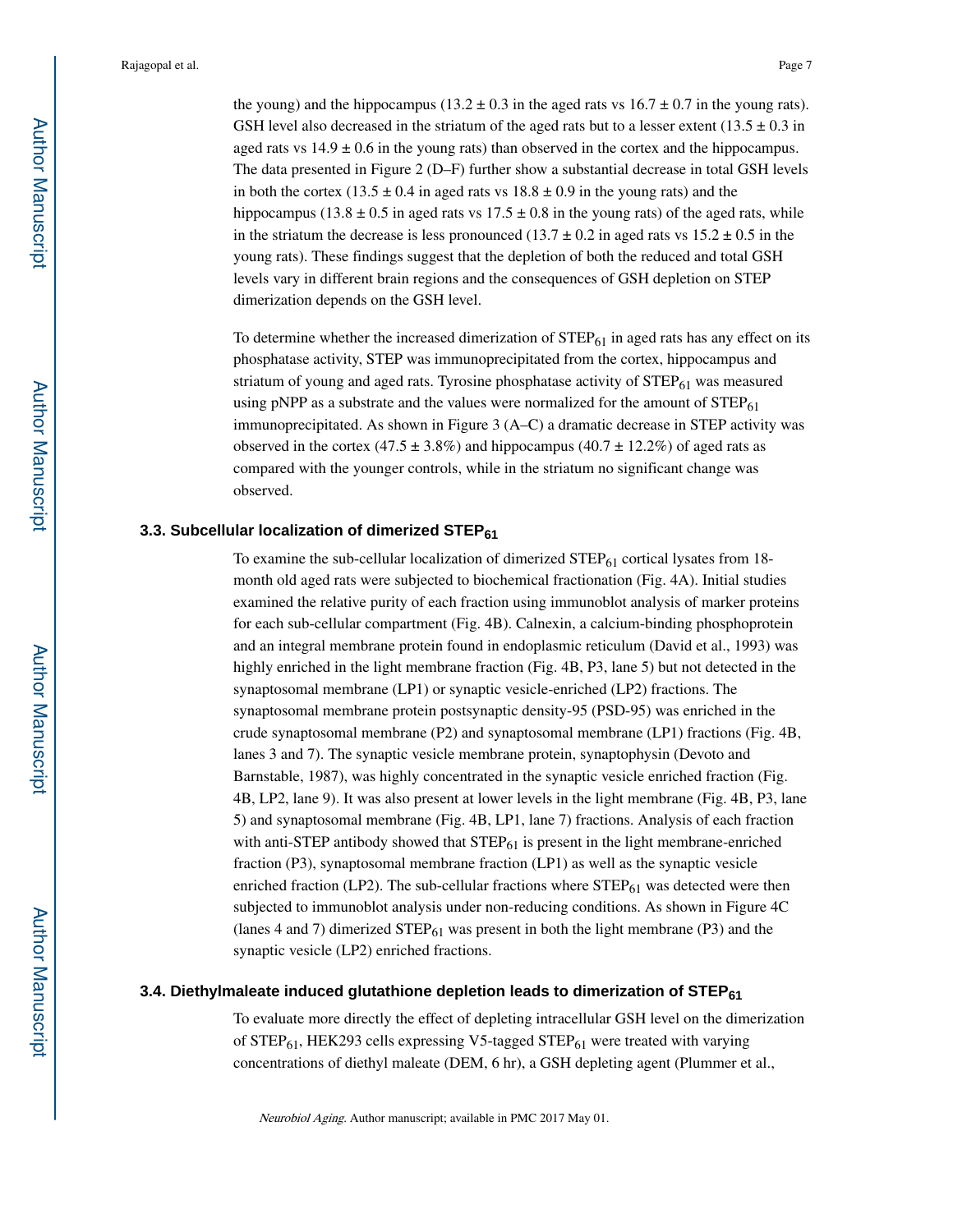1981). Enzymatic evaluation of cellular GSH levels showed a significant dose-dependent decrease in both reduced and total GSH levels (Fig. 5A, B). Immunoblot analysis of DEM treated cell lysates, under non-reducing condition showed a concentration-dependent migration of  $STEP_{61}$  to positions that correspond to double (between 100–150 kDa) and even higher molecular weights (above 150 kDa) compared with  $\text{STEP}_{61}$  monomer, suggesting the formation of dimers and higher order association (oligomers). However, a significant increase in the formation of dimers and higher order oligomers of  $STEP_{61}$  was observed only with the highest dose of DEM (Fig. 5C and corresponding bar diagram). To determine whether  $STEP_{61}$  oligomerization following depletion of intracellular GSH levels involves intermolecular interaction, HEK293 cells expressing both V5- and myc-tagged  $STEP_{61}$  were treated with varying concentrations of DEM.  $STEP_{61}$ -V5 was immunoprecipitated using anti-V5 antibody and co-immunoprecipitation of  $\text{STEP}_{61}$ -myc was determined by immunoblotting with anti-myc antibody. As shown in Figure 5D, (upper panel and corresponding bar diagram) a significant increase in co-immunoprecipitation of myc-tagged  $STEP_{61}$  was observed only with the highest concentration of DEM. Re-probing the blot with anti-V5 antibody (Fig. 5D, middle panel) and immunoblot analysis of the input lysates with anti-myc antibody (Fig. 5D, lower panel) showed equal expression of both  $STEP_{61}$ -V5 and  $STEP_{61}$ -myc. To evaluate the effect of  $STEP_{61}$  dimerization on its phosphatase activity, HEK293 cells expressing V5-tagged  $STEP_{61}$  were treated with DEM (50 μM, 6 hr) followed by pNPP assay on immunoprecipitated  $\text{STEP}_{61}$ . As shown in Figure 5E a dramatic decrease in  $STEP_{61}$  activity was observed in the presence of DEM (48.1)  $\pm$  1.1%) as compared with the untreated control (100  $\pm$  1.3%). These findings provide further support for our hypothesis that decrease of cellular GSH level below a certain threshold could lead to significant increase in dimerization and subsequent loss of activity of  $STEP_{61}$ .

#### **3.5. Oxidative stress induced depletion of glutathione levels and dimerization of STEP<sup>61</sup>**

Numerous studies involving both animal models of aging and elderly human subjects have suggested that increased reactive oxygen species (ROS) generation with aging is a primary contributing factor for age-associated decrease in total GSH levels (Palomero et al., 2001; Rebrin et al., 2003; Maher, 2005; Emir et al., 2011; Giustarini et al., 2011; Currais and Maher, 2013). To evaluate whether exposure to  $H_2O_2$ , the most abundant form of ROS (Poon et al., 2004; Adam-Vizi, 2005) could lead to alteration in intracellular GSH level, HEK293 cells treated with  $H_2O_2$  (10 mM, 5 min) were processed for GSH assay. As shown in Figure  $6$  (A, B)  $H<sub>2</sub>O<sub>2</sub>$  treatment led to a significant decrease in both reduced and total GSH levels. To examine the effect of ROS on  $STEP_{61}$  dimerization HEK293 cells expressing V5-tagged  $STEP_{61}$  were treated with  $H_2O_2$  and processed for immunoblotting analysis under nonreducing conditions. As shown in Figure 6C a significant increase in  $STEP_{61}$  dimerization was observed in the presence of  $H_2O_2$ . To confirm that ROS-induced STEP<sub>61</sub> oligomerization involves intermolecular interaction, HEK293 cells co-expressing V5- and myc-tagged STEP $_{61}$  were treated with  $H_2O_2$  and then processed for immunoprecipitation of  $STEP_{61}$ -V5. As shown in Figure 6D co-immunoprecipitation of myc-tagged  $STEP_{61}$ increased significantly in the presence of  $H_2O_2$  as compared with untreated control. Taken together with the findings in Figure 5, it appears that intracellular GSH depletion either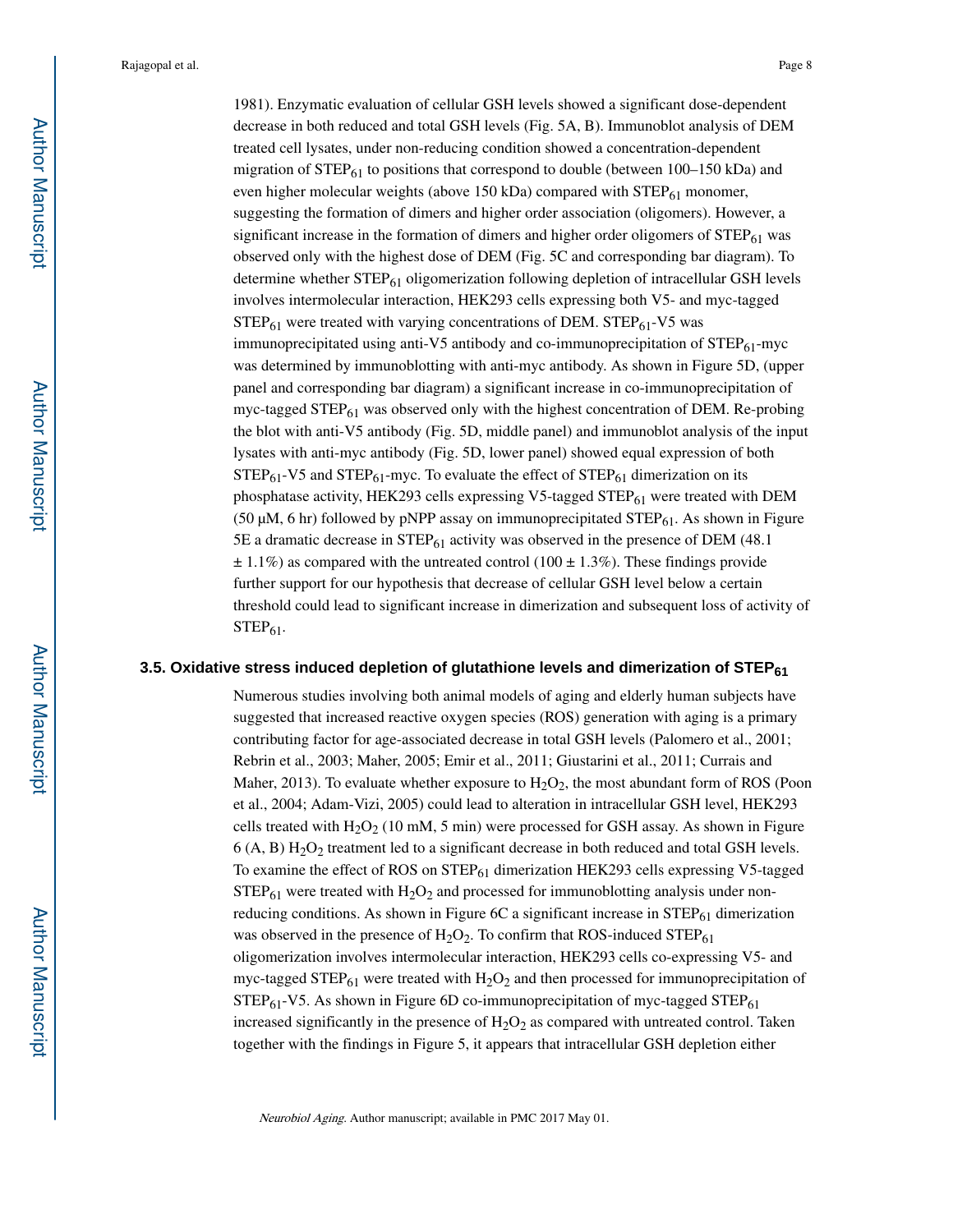chemically induced by DEM or resulting from oxidative stress caused by  $H_2O_2$  could lead to dimerization of  $STEP_{61}$ .

#### **3.6. Dimerization of STEP61 involves multiple cysteine residues**

In an earlier study we demonstrated that Cys 65 and Cys 76 present in the unique N-terminal domain of  $STEP_{61}$  plays a role in the low level of basal dimerization of  $STEP_{61}$  (Deb et al., 2010). To determine the involvement of these two cysteine residues as well as the redoxsensitive catalytic cysteine residue (Cys 472) in DEM and  $H_2O_2$  induced dimerization of  $STEP_{61}$ , we generated three mutants of  $STEP_{61}$ . In the first mutant Cys 65 and Cys 76 were converted into serine residue (V5- and myc- tagged  $STEP_{61}$  C65S/C76S), in the second mutant the catalytic cysteine residue was converted to serine (V5- and myc- tagged  $STEP_{61}$ C472S) and in the third mutant all the three cysteine residues were converted to serine (V5 and myc- tagged STEP<sub>61</sub> C65S/C76S/C472S). HEK293 cells co-expressing the V5- and myc-tagged STEP $_{61}$  mutants were treated with DEM or  $H_2O_2$ . Co-immunoprecipitation experiments showed a significant increase in pull down of myc-tagged  $STEP_{61}$  C65S/C76S with V5-tagged STEP $_{61}$  C65S/C76S following treatment with either DEM (Fig. 7A) or  $H<sub>2</sub>O<sub>2</sub>$  (Fig. 7D). A similar increase in interaction was also observed between V5- and myctagged STEP $_{61}$  C472S (Fig. 7B and E). In contrast, mutation of all three cysteine residues (C65, C76, C472) completely abolished the increase in interaction between V5- and myctagged STEP<sub>61</sub> C65S/C76S/C472S in the presence of DEM (Fig. 7C) or  $H_2O_2$  (Fig. 7E). This lack of intermolecular interaction between V5- and myc-tagged STEP<sub>61</sub> C65S/C76S/ C472S suggests a role of Cys 65, Cys 76 as well as Cys 472 in the oligomerization of  $STEP_{61}$ .

#### **3.7. Effect of N-acetyl cysteine on glutathione level and dimerization of STEP<sup>61</sup>**

N-acetyl cysteine (NAC), the acetylated variant of the amino acid L-cysteine and a precursor of reduced GSH has been show to enhance the intracellular biosynthesis of GSH in both in vitro and in vivo studies (Kelly, 1998; Kanwar and Nehru, 2007; Harvey et al., 2008; Prakash and Kumar, 2009). To determine whether NAC can modulate GSH levels in cortex and hippocampus, the two regions that are most affected by age, 18–20 month old aged rats were treated with NAC (50  $\mu$ M) or vehicle for two weeks. This was followed by enzymatic evaluation of both reduced and total GSH levels in the cortex and hippocampus. As shown in Figure 8 (A, C) a significant increase in reduced GSH level was observed in both the cortex  $(13.8 \pm 0.1)$  in the NAC treated vs  $11.1 \pm 0.2$  in the untreated rats) and the hippocampus (14.9)  $\pm$  0.2 in the NAC treated vs 12.7  $\pm$  0.3 in the untreated rats) following NAC treatment. Total GSH level also increased significantly in both cortex  $(14.3 \pm 0.2)$  in the NAC treated vs 13.2  $\pm$  0.2 in the untreated rats) and the hippocampus (17.1  $\pm$  0.1 in the NAC treated vs 13.9  $\pm$  0.3 in the untreated rats) but to a lesser extent in the cortex (Fig. 8B, D). In a parallel series of experiment NAC treated rats were processed for immunoblot analysis of cortical and hippocampal lysates under non-reducing conditions to determine the extent of  $STEP_{61}$ dimerization. As shown in Figure 8 (E, F) NAC treatment resulted in a significant decrease in  $STEP_{61}$  dimerization in both the cortex (59.4%  $\pm$  3.4 of control) and the hippocampus  $(58.9% \pm 6.7)$  of control). Taken together the findings suggest that modulation of endogenous GSH levels can regulate  $STEP_{61}$  dimerization.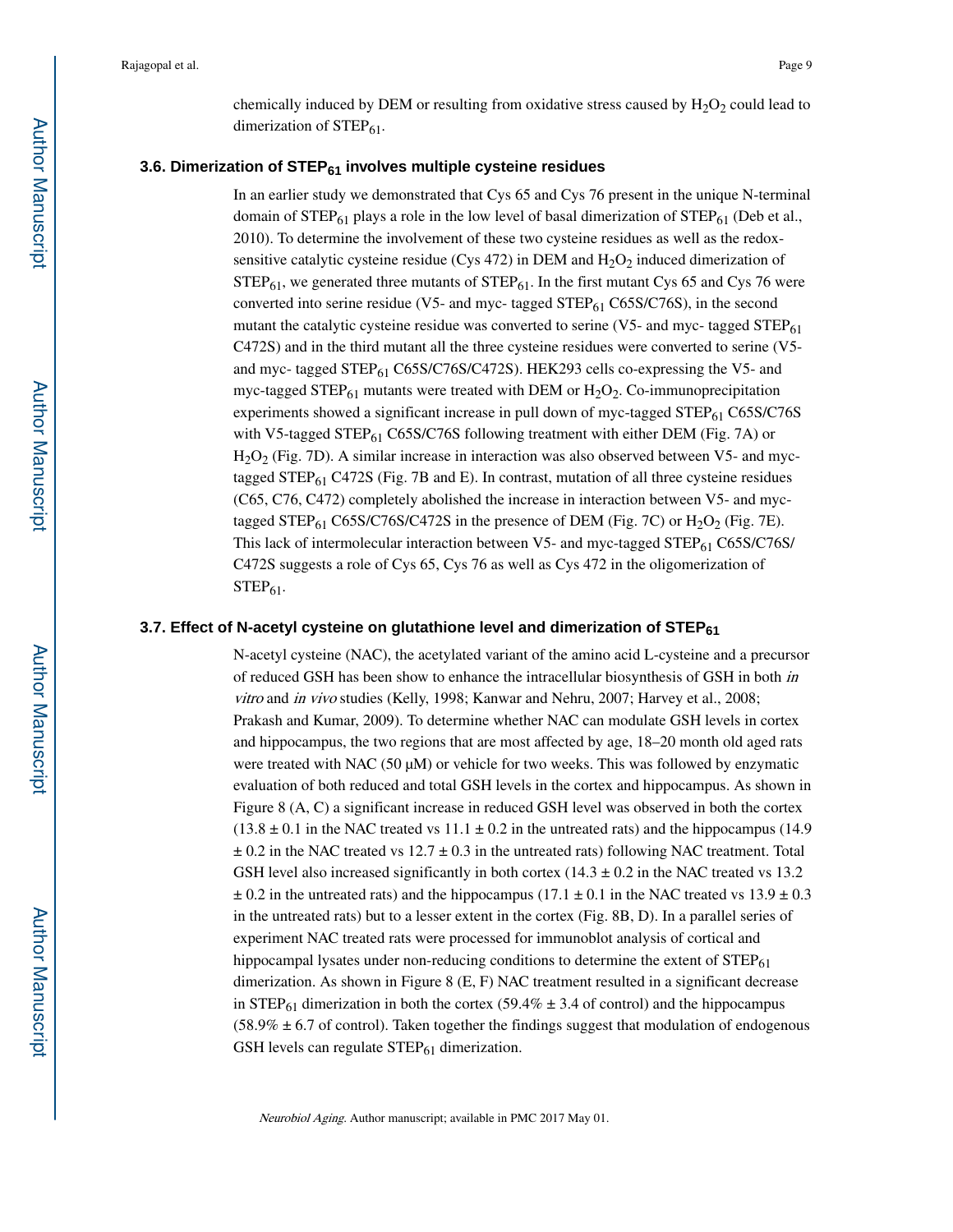## **4. DISCUSSION**

A key finding of the current study is that depletion of endogenous GSH level with aging is associated with significant increase in dimerization of  $\text{STEP}_{61}$  resulting in substantial loss of phosphatase activity. Increased dimerization of  $\text{STEP}_{61}$  is particularly evident in the cortex and hippocampus of aged animals. Consistent with these findings ex vivo studies in HEK293 cells show that depletion of intracellular GSH level either with DEM or  $H_2O_2$  also increase the formation of dimers and higher order oligomers of  $\text{STEP}_{61}$  that involve intermolecular disulfide bond formation between multiple cysteine residues. Complementary studies in aged animals further show that increase in endogenous GSH levels by NAC supplementation reduces  $STEP_{61}$  dimerization. These findings demonstrate an important mechanism of regulation of  $STEP_{61}$  function in vivo.

Alteration in redox homeostasis is thought to be the largest risk factor for age-associated decline in cognitive and motor functions and development of both acute and chronic neurological disorders (Yankner et al., 2008; Hekimi et al., 2011). A large number of studies in both rodents and humans have shown age-associated decline in total GSH and/or reduced GSH level in the brain (Ballatori et al., 2009; Emir et al., 2011; Currais and Maher, 2013). However reduction in GSH level with aging does not necessarily involve a total loss of homeostasis but result in a shift towards more oxidative conditions. Such a pro-oxidative shift may not be always associated with a pathological condition but may disrupt redoxassociated pro-survival signaling pathways, increasing the susceptibility of the aging brain to functional and metabolic stressors (Currais and Maher, 2013). Consistent with this interpretation our *in vivo* studies show that depletion of GSH level in the aging brain is associated with increased dimerization and inactivation of the brain-specific tyrosine phosphatase STEP that is known to be involved in neuroprotection (Poddar et al., 2010; Deb et al., 2013). The ability of DEM and  $H_2O_2$  to increase STEP<sub>61</sub> dimerization in the *ex vivo* studies as well as the efficacy of NAC supplementation to reduce  $\text{STEP}_{61}$  dimerization in *vivo* validates the role of GSH depletion in  $STEP_{61}$  dimerization.

Another important finding of the present study is that although GSH level decreases significantly in the cortex, hippocampus and striatum the dimerization of  $STEP_{61}$  does not increase significantly in all the three regions. A substantial increase in the dimerization of  $STEP_{61}$  is observed primarily in the cortex and hippocampus and to a much lesser extent in the striatum of the aged animals. This implies that the consequences of GSH depletion depend largely upon the cellular level of GSH. Thus, a significant but relatively small depletion of GSH as observed in the striatum fails to alter the dimerization of  $STEP_{61}$ , while higher levels of GSH loss in the cortex and hippocampus leads to enhanced  $STEP_{61}$ dimerization. The findings from DEM dose-kinetics study in HEK293 cells, demonstrating increased dimerization of  $STEP_{61}$  with only the highest dose of DEM in spite of a significant depletion of GSH with all the doses of DEM tested, further support this hypothesis. Such graded response following depletion of GSH level has also been reported in an earlier study, demonstrating exponential increase in ROS generation once GSH level falls below 20% of control values (Maher, 2005). In our studies this exponential increase in ROS generation could account for the very large increase in  $\text{STEP}_{61}$  dimerization observed in the cortex and hippocampus of aged animals and in the DEM treated cells, where GSH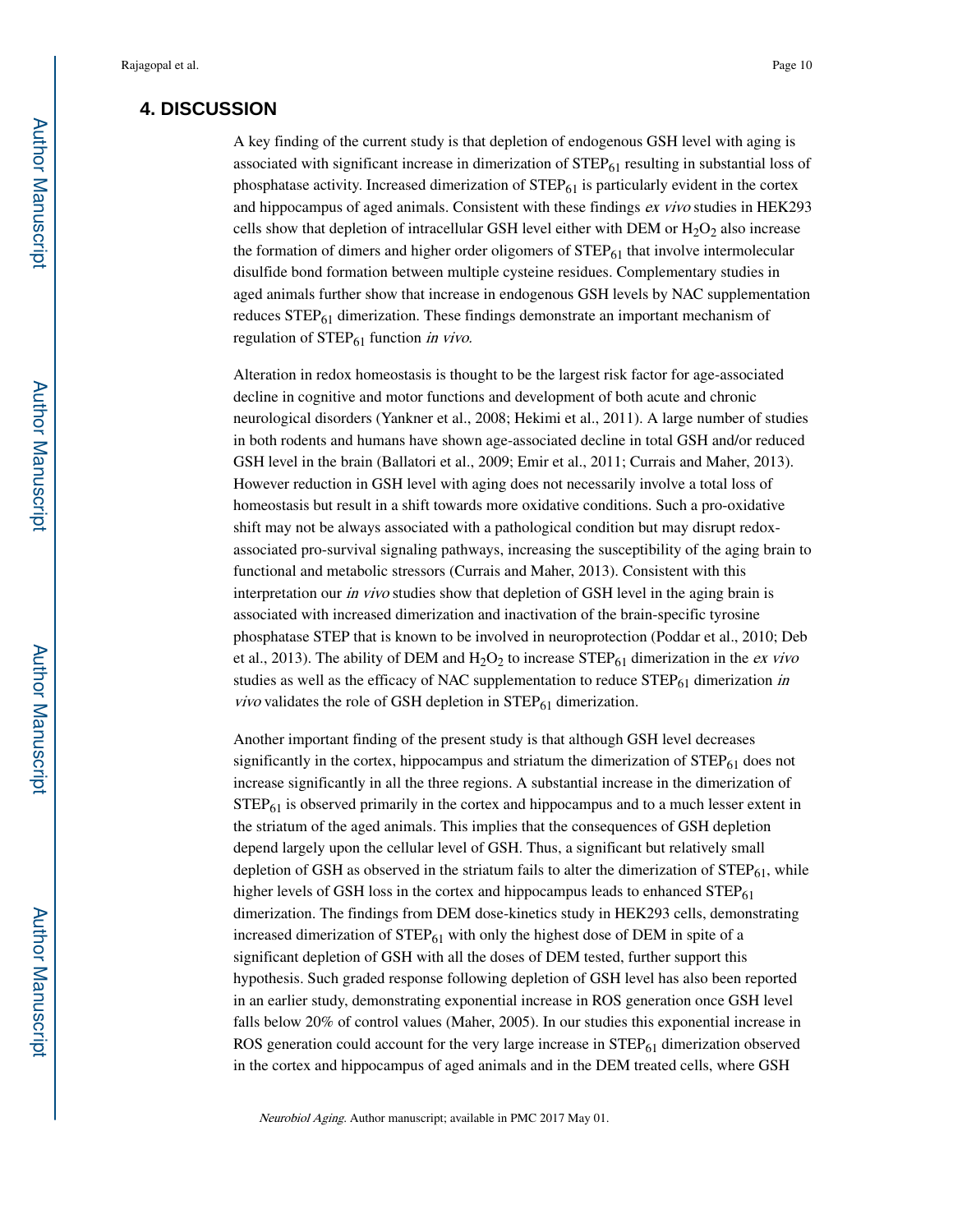levels fall below 20% of control values. Consistent with this view the data obtained from NAC treated animals also indicate that a  $\sim$  20% increase in reduced GSH level is sufficient to limit the exponential increase in ROS resulting in substantial decrease  $\text{STEP}_{61}$  dimerization in both cortex and hippocampus. Total GSH level also increases significantly in both these regions but to a lesser extent in the cortex. This could be attributed to the different metabolic conditions of the phenotypically distinct neuronal sub-population in the two regions that may result in variable uptake of NAC and synthesis of glutathione (Braak and Braak, 1994; Conrad et al., 2004; Reznikov et al., 2008). In comparison to the cortex and hippocampus, the relatively small depletion of GSH level in the striatum suggests the presence of compensatory pathways to help maintain GSH level in the aging striatum. In this context, an earlier study investigating the global gene expression profile in the cortex, hippocampus, striatum, cerebellum and spinal cord of young and aged rats observed the fewest age related changes in gene expression in the striatum and the cerebellum (Xu et al., 2007). Their findings also showed that decrease in the expression of genes related to mitochondrial function is less pronounced in the striatum and cerebellum as compared to the other three regions. This would imply a relatively efficient mitochondrial metabolic capacity and function in these two regions, which in turn could alleviate oxidative stress and GSH depletion with aging. Taken together these findings indicate region-specific changes in oxidative stress in the brain during aging, with the cortex and hippocampus being more susceptible than the striatum. Further support for this hypothesis comes from earlier studies demonstrating Ca2+ dysregulation and mitochondrial dysfunction in the cerebral cortex and hippocampus of the aging brain, two phenomenon that are considered direct causes of increased oxidative stress (Hartmann et al., 1996; Brown et al., 2004; Navarro et al., 2008; Navarro et al., 2011). Additional studies have also shown that both cerebral cortex and hippocampus undergo metabolic and morphological atrophy during aging in both rats and humans, which is also suggestive of oxidative damage (De Leon et al., 1997; Fjell et al., 2009).

Previous studies have indicated that oxidative stress can lead to selective oxidation of cysteine residues to sulfenic acid in a variety of proteins that includes both kinases and phosphatases, and some cysteine residues are more susceptible to oxidation than others because of their lower pKa (Paulsen and Carroll, 2010). Oxidation of such redox sensitive cysteine residues is transient as they quickly undergo further oxidation to sulfinic acid and sulfonic acid or in some cases rapidly reacts with amino acid residues in the proximity to generate secondary products. These include the formation of sulphenylamides by reaction with a neighboring peptide backbone residue and intramolecular disulfides by interacting with a proximal cysteine residue (Lo Conte and Carroll, 2013). Several *in vitro* studies have shown that such oxidative modifications of the redox sensitive catalytic cysteine residue in certain PTPs such as PTP1B, SHP-1 and SHP-2 plays a role in the regulation of their activity (Ostman et al., 2011; Lo Conte and Carroll, 2013). However, dimerization of native PTPs involving intermolecular disulfide bond formation between cysteine residues, during oxidative stress or aging, has been difficult to observe, and has mostly been reported using chimeric proteins and chemical cross-linkers in in vitro studies (Desai et al., 1993; Jiang et al., 1999; Walchli et al., 2005; Lee et al., 2007). In this context dimerization of  $STEP_{61}$  is unique as it is readily detectable both in vivo as well as in cells overexpressing  $STEP_{61}$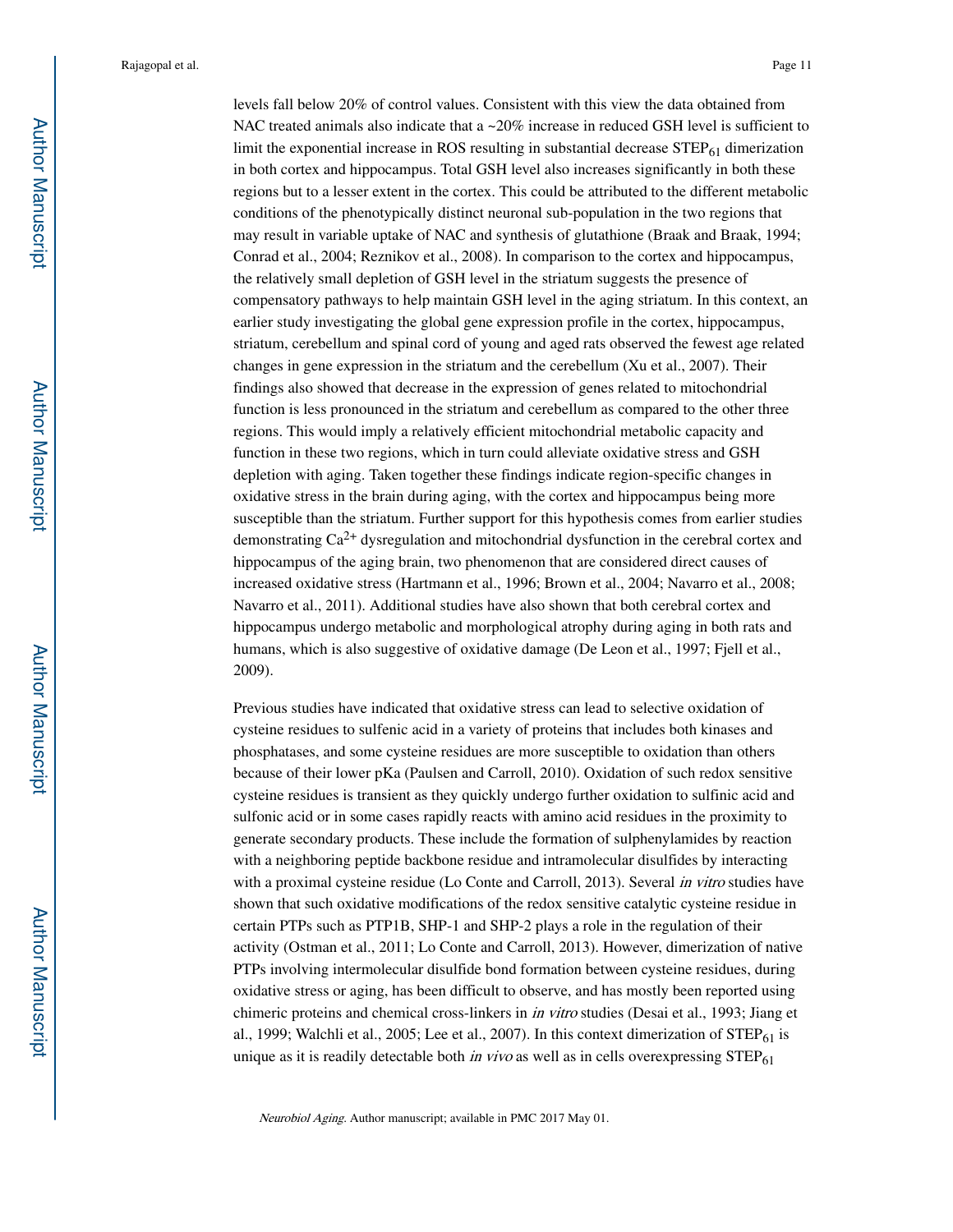suggesting that homodimerization is an inherent property of  $STEP_{61}$ . The increased dimerization of  $STEP_{61}$  in the microsomal and synaptic vesicle enriched fractions further indicates a shift in intracellular redox state at specific subcellular microdomains in the aged brain. The three cysteine residues involved in this aberrant increase in dimerization of  $STEP<sub>61</sub>$  involves the redox sensitive catalytic cysteine residue in the highly conserved phosphatase domain as well as Cys 65 and Cys 76 located in the unique N-terminal domain of  $STEP_{61}$ . The involvement of Cys 65 and Cys 76 in a low level of basal dimerization of  $STEP_{61}$  in the absence of any stimulation has also been reported in an earlier study (Deb et al., 2011). Together, these findings indicate that the degree of oxidative stress determines the extent of STEP dimerization as well as the differential involvement of the cysteine residues in the intermolecular disulfide bond formation. Since the monomeric form of STEP is necessary for substrate binding, enzymatic activity and neuroprotective function (Deb et al., 2013), such inactivation of STEP through dimerization in the aging brain may facilitate nerve cell damage by promoting increased tyrosine phosphorylation of its physiological substrates that includes both extracellular signal-related kinase (ERK) and p38 mitogen activated protein (MAP) kinases as well as the Src-family of non-receptor tyrosine kinases.

Several studies that sought to characterize the effect of GSH depletion on intracellular signaling have shown that disruption of de novo GSH synthesis or induction of oxidative stress could trigger the activation of p38 MAP kinase (McLaughlin et al., 2001; Filomeni et al., 2003; Zhang et al., 2004; Zhang et al., 2007; Filomeni et al., 2012). Activation of p38 MAP kinase has also been identified in neurons exposed to 6-hydroxydopamine and 1 methyl-4-phenyl-1,2,3,6-tetrahydropyridine (MPTP), neurotoxins that triggers ROS production and are implicated in the mechanism of cell death (Du et al., 2001; Choi et al., 2004). In vivo studies in animal models of vascular dementia also showed activation of p38 MAP kinase in the hippocampus resulting in neurological dysfunction (Yang et al., 2013). Similarly a growing number of studies have established a role of ERK MAP kinase in neuronal injury following depletion of intracellular GSH level or induction of oxidative stress by  $H_2O_2$  (Du et al., 2002; de Bernardo et al., 2004; Luo et al., 2007; Numakawa et al., 2007; Tuerxun et al., 2010). Oxidative stress caused by prolonged exposure to glutamate (5 mM) also leads to sustained activation of ERK MAP kinase that leads to caspase dependent cell death (Stanciu et al., 2000). In several studies exogenous addition of NAC has been shown to prevent activation of MAP kinases, which is consistent with a role of GSH in regulating MAP kinase function ((Yu et al., 2000; Limon-Pacheco et al., 2007). In addition to their effects on MAPKs, GSH depleting agents as well as oxidative stress inducers have also been shown to trigger activation of Src kinase (Abe et al., 2000; Yoshizumi et al., 2000; Esposito et al., 2003; McCord and Aizenman, 2014). Thus it appears that the changes in redox state in the aging brain with lowering of GSH levels may result in the activation of several kinases that are substrates of STEP. The impairment of STEP that normally functions to limit the duration of activation of ERK MAP kinase, p38 MAP kinase and Src-mediated signaling could therefore facilitate the prolonged activation of these kinases and is likely to have many unintended sequences in the aging brain.

In conclusion, the present study provides the first evidence of age-associated increased dimerization and subsequent loss of phosphatase activity of a PTP in the brain. The findings also provide new insights into the signaling mechanisms underlying oxidative stress during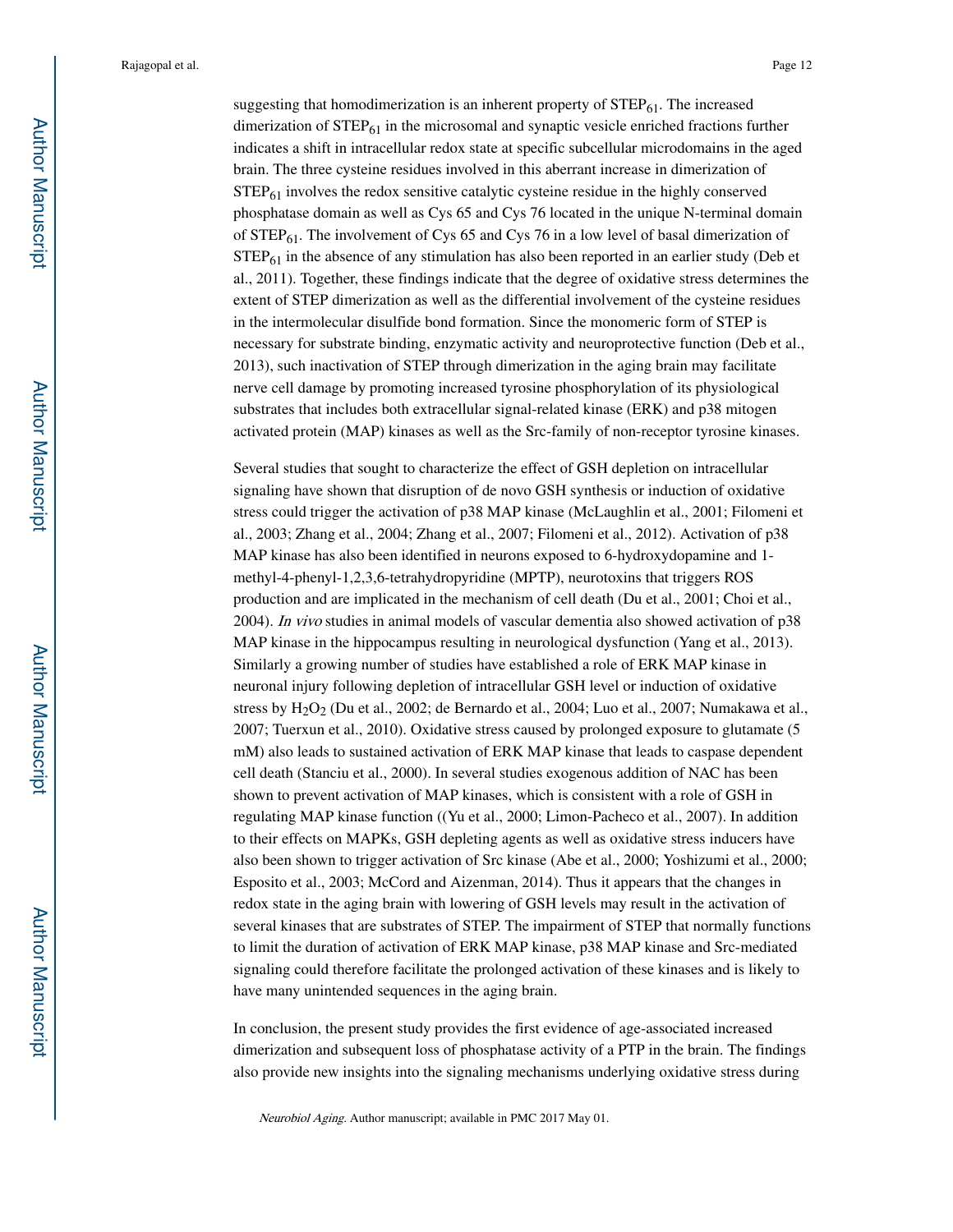aging and suggest that loss of function of STEP with aging could play a role in accelerating the progression of age-associated neurodegenerative disorders. Based on these findings subsequent studies will assess the role of STEP in modulating adaptive responses and proapoptotic pathways to further our understanding of the function of STEP in age-associated neurodegenerative disorders related to oxidative stress.

## **Acknowledgments**

This work was supported by the National Institutes of Health grant numbers NS059962 to S.P. and NS065343 to R.P. We would like to thank Dr. Andrea Allan for her helpful comments.

## **Abbreviations**

| <b>STEP</b>     | striatal-enriched phosphatase                                    |
|-----------------|------------------------------------------------------------------|
| <b>PTP</b>      | protein tyrosine phosphatase                                     |
| p38 MAPK        | p38 mitogen-activated protein kinase                             |
| <b>ERK MAPK</b> | extracellular-regulated kinases/mitogen-activated protein kinase |
| <b>GSH</b>      | glutathione                                                      |
| pNPP            | para-nitrophenylphosphate                                        |
| <b>SDS</b>      | sodium dodecyl sulfate                                           |
| <b>DEM</b>      | Diethylmaleate                                                   |

## **References**

- Abe J, Okuda M, Huang Q, Yoshizumi M, Berk BC. Reactive oxygen species activate p90 ribosomal S6 kinase via Fyn and Ras. The Journal of biological chemistry. 2000; 275:1739–1748. [PubMed: 10636870]
- Adam-Vizi V. Production of reactive oxygen species in brain mitochondria: contribution by electron transport chain and non-electron transport chain sources. Antioxidants & redox signaling. 2005; 7:1140–1149. [PubMed: 16115017]
- Ballatori N, Krance SM, Notenboom S, Shi S, Tieu K, Hammond CL. Glutathione dysregulation and the etiology and progression of human diseases. Biological chemistry. 2009; 390:191–214. [PubMed: 19166318]
- Boulanger LM, Lombroso PJ, Raghunathan A, During MJ, Wahle P, Naegele JR. Cellular and molecular characterization of a brain-enriched protein tyrosine phosphatase. J Neurosci. 1995; 15:1532–1544. [PubMed: 7869116]
- Braak H, Braak E. Morphological criteria for the recognition of Alzheimer's disease and the distribution pattern of cortical changes related to this disorder. Neurobiology of aging. 1994; 15:355–356. discussion 379–380. [PubMed: 7936061]
- Brown MR, Geddes JW, Sullivan PG. Brain region-specific, age-related, alterations in mitochondrial responses to elevated calcium. Journal of bioenergetics and biomembranes. 2004; 36:401–406. [PubMed: 15377879]
- Bult A, Zhao F, Dirkx R Jr, Raghunathan A, Solimena M, Lombroso PJ. STEP: a family of brainenriched PTPs. Alternative splicing produces transmembrane, cytosolic and truncated isoforms. European journal of cell biology. 1997; 72:337–344. [PubMed: 9127733]
- Bult A, Zhao F, Dirkx R Jr, Sharma E, Lukacsi E, Solimena M, Naegele JR, Lombroso PJ. STEP61: a member of a family of brain-enriched PTPs is localized to the endoplasmic reticulum. J Neurosci. 1996; 16:7821–7831. [PubMed: 8987810]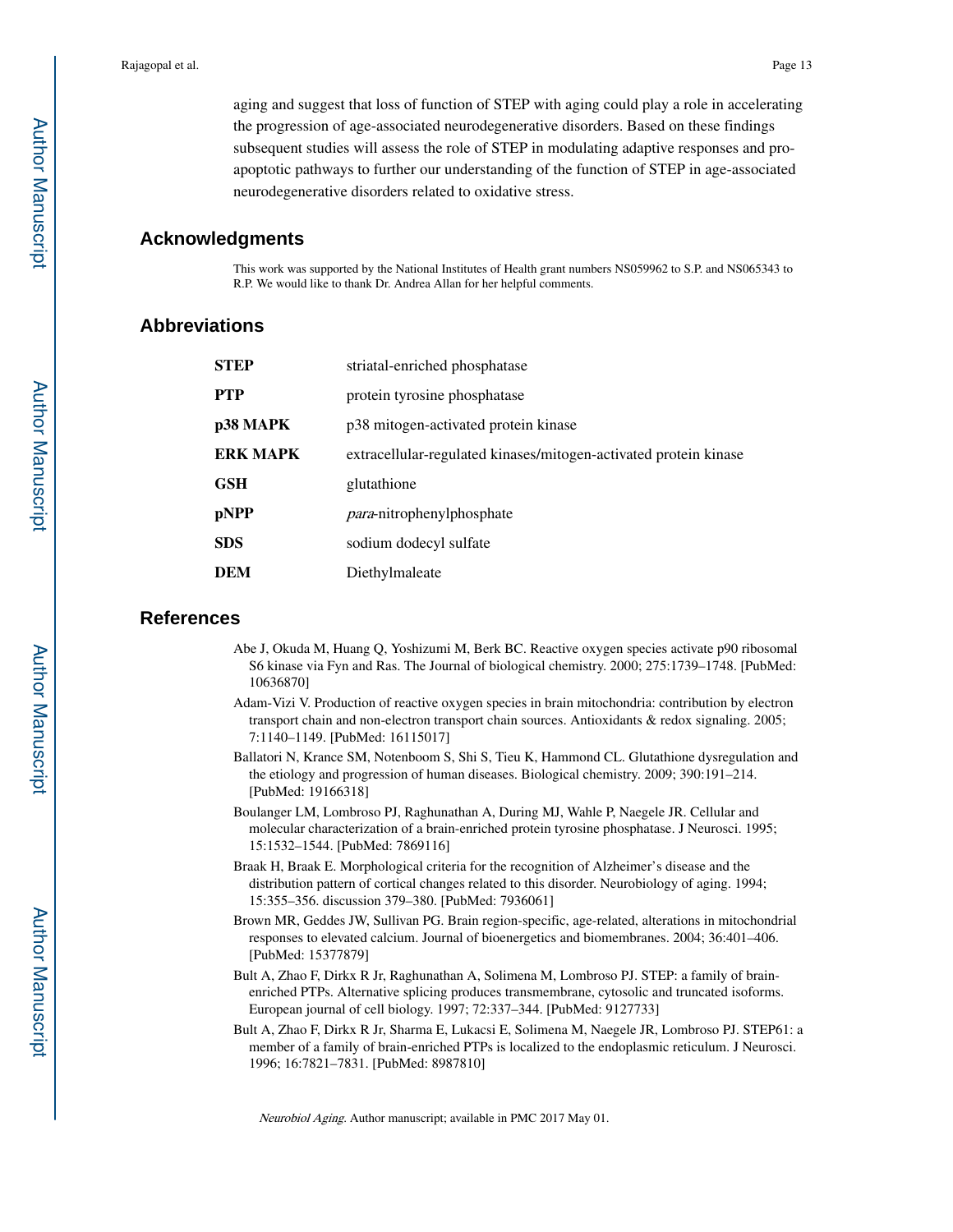- Calabrese V, Testa G, Ravagna A, Bates TE, Stella AM. HSP70 induction in the brain following ethanol administration in the rat: regulation by glutathione redox state. Biochemical and biophysical research communications. 2000; 269:397–400. [PubMed: 10708564]
- Candelario-Jalil E, Taheri S, Yang Y, Sood R, Grossetete M, Estrada EY, Fiebich BL, Rosenberg GA. Cyclooxygenase inhibition limits blood-brain barrier disruption following intracerebral injection of tumor necrosis factor-alpha in the rat. The Journal of pharmacology and experimental therapeutics. 2007; 323:488–498. [PubMed: 17704356]
- Choi WS, Eom DS, Han BS, Kim WK, Han BH, Choi EJ, Oh TH, Markelonis GJ, Cho JW, Oh YJ. Phosphorylation of p38 MAPK induced by oxidative stress is linked to activation of both caspase-8- and -9-mediated apoptotic pathways in dopaminergic neurons. The Journal of biological chemistry. 2004; 279:20451–20460. [PubMed: 14993216]
- Conrad CD, Jackson JL, Wise LS. Chronic stress enhances ibotenic acid-induced damage selectively within the hippocampal CA3 region of male, but not female rats. Neuroscience. 2004; 125:759– 767. [PubMed: 15099689]
- Currais A, Maher P. Functional Consequences of Age-Dependent Changes in Glutathione Status in the Brain. Antioxidants & redox signaling. 2013
- Dasgupta A, Das S, Sarkar PK. Thyroid hormone stimulates gamma-glutamyl transpeptidase in the developing rat cerebra and in astroglial cultures. Journal of neuroscience research. 2005; 82:851– 857. [PubMed: 16302185]
- David V, Hochstenbach F, Rajagopalan S, Brenner MB. Interaction with newly synthesized and retained proteins in the endoplasmic reticulum suggests a chaperone function for human integral membrane protein IP90 (calnexin). The Journal of biological chemistry. 1993; 268:9585–9592. [PubMed: 8486646]
- de Bernardo S, Canals S, Casarejos MJ, Solano RM, Menendez J, Mena MA. Role of extracellular signal-regulated protein kinase in neuronal cell death induced by glutathione depletion in neuron/ glia mesencephalic cultures. Journal of neurochemistry. 2004; 91:667–682. [PubMed: 15485497]
- De Leon MJ, George AE, Golomb J, Tarshish C, Convit A, Kluger A, De Santi S, McRae T, Ferris SH, Reisberg B, Ince C, Rusinek H, Bobinski M, Quinn B, Miller DC, Wisniewski HM. Frequency of hippocampal formation atrophy in normal aging and Alzheimer's disease. Neurobiology of aging. 1997; 18:1–11. [PubMed: 8983027]
- Deb I, Poddar R, Paul S. Oxidative stress induced oligomerization inhibits the activity of the nonreceptor tyrosine phosphatase STEP(61). Journal of neurochemistry. 2010
- Deb I, Poddar R, Paul S. Oxidative stress-induced oligomerization inhibits the activity of the nonreceptor tyrosine phosphatase STEP61. Journal of neurochemistry. 2011; 116:1097–1111. [PubMed: 21198639]
- Deb I, Manhas N, Poddar R, Rajagopal S, Allan AM, Lombroso PJ, Rosenberg GA, Candelario-Jalil E, Paul S. Neuroprotective role of a brain-enriched tyrosine phosphatase, STEP, in focal cerebral ischemia. J Neurosci. 2013; 33:17814–17826. [PubMed: 24198371]
- Desai DM, Sap J, Schlessinger J, Weiss A. Ligand-mediated negative regulation of a chimeric transmembrane receptor tyrosine phosphatase. Cell. 1993; 73:541–554. [PubMed: 8490965]
- Devoto SH, Barnstable CJ. Cellular and molecular biology of hormone- and neurotransmittercontaining secretory vesicles. Annals of the New York Academy of Sciences. 1987; 493:1–590. [PubMed: 2884917]
- Drake J, Sultana R, Aksenova M, Calabrese V, Butterfield DA. Elevation of mitochondrial glutathione by gamma-glutamylcysteine ethyl ester protects mitochondria against peroxynitrite-induced oxidative stress. Journal of neuroscience research. 2003; 74:917–927. [PubMed: 14648597]
- Droge W, Schipper HM. Oxidative stress and aberrant signaling in aging and cognitive decline. Aging cell. 2007; 6:361–370. [PubMed: 17517043]
- Du S, McLaughlin B, Pal S, Aizenman E. In vitro neurotoxicity of methylisothiazolinone, a commonly used industrial and household biocide, proceeds via a zinc and extracellular signal-regulated kinase mitogen-activated protein kinase-dependent pathway. J Neurosci. 2002; 22:7408–7416. [PubMed: 12196562]
- Du Y, Ma Z, Lin S, Dodel RC, Gao F, Bales KR, Triarhou LC, Chernet E, Perry KW, Nelson DL, Luecke S, Phebus LA, Bymaster FP, Paul SM. Minocycline prevents nigrostriatal dopaminergic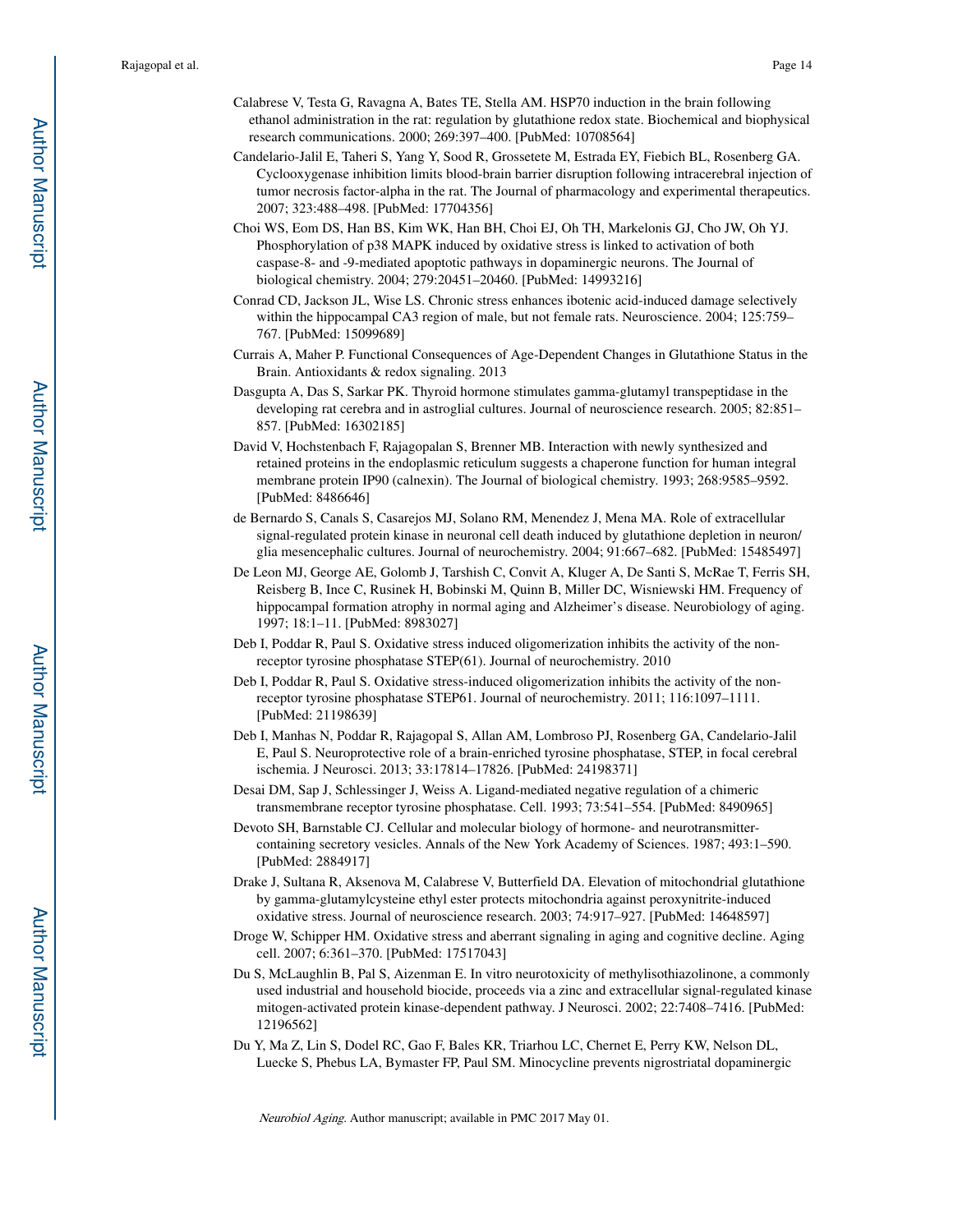neurodegeneration in the MPTP model of Parkinson's disease. Proceedings of the National Academy of Sciences of the United States of America. 2001; 98:14669–14674. [PubMed: 11724929]

- Dunah AW, Standaert DG. Dopamine D1 receptor-dependent trafficking of striatal NMDA glutamate receptors to the postsynaptic membrane. J Neurosci. 2001; 21:5546–5558. [PubMed: 11466426]
- Emir UE, Raatz S, McPherson S, Hodges JS, Torkelson C, Tawfik P, White T, Terpstra M. Noninvasive quantification of ascorbate and glutathione concentration in the elderly human brain. NMR in biomedicine. 2011; 24:888–894. [PubMed: 21834011]
- Esposito F, Chirico G, Montesano Gesualdi N, Posadas I, Ammendola R, Russo T, Cirino G, Cimino F. Protein kinase B activation by reactive oxygen species is independent of tyrosine kinase receptor phosphorylation and requires SRC activity. The Journal of biological chemistry. 2003; 278:20828– 20834. [PubMed: 12682076]
- Filomeni G, Rotilio G, Ciriolo MR. Glutathione disulfide induces apoptosis in U937 cells by a redoxmediated p38 MAP kinase pathway. Faseb J. 2003; 17:64–66. [PubMed: 12424221]
- Filomeni G, Piccirillo S, Rotilio G, Ciriolo MR. p38(MAPK) and ERK1/2 dictate cell death/survival response to different pro-oxidant stimuli via p53 and Nrf2 in neuroblastoma cells SH-SY5Y. Biochemical pharmacology. 2012; 83:1349–1357. [PubMed: 22342995]
- Fjell AM, Westlye LT, Amlien I, Espeseth T, Reinvang I, Raz N, Agartz I, Salat DH, Greve DN, Fischl B, Dale AM, Walhovd KB. High consistency of regional cortical thinning in aging across multiple samples. Cereb Cortex. 2009; 19:2001–2012. [PubMed: 19150922]
- Giustarini D, Dalle-Donne I, Milzani A, Rossi R. Low molecular mass thiols, disulfides and protein mixed disulfides in rat tissues: influence of sample manipulation, oxidative stress and ageing. Mechanisms of ageing and development. 2011; 132:141–148. [PubMed: 21335026]
- Hagen TM. Oxidative stress, redox imbalance, and the aging process. Antioxidants & redox signaling. 2003; 5:503–506. [PubMed: 14580304]
- Hartmann H, Velbinger K, Eckert A, Muller WE. Region-specific downregulation of free intracellular calcium in the aged rat brain. Neurobiology of aging. 1996; 17:557–563. [PubMed: 8832630]
- Harvey BH, Joubert C, du Preez JL, Berk M. Effect of chronic N-acetyl cysteine administration on oxidative status in the presence and absence of induced oxidative stress in rat striatum. Neurochemical research. 2008; 33:508–517. [PubMed: 17763945]
- Hekimi S, Lapointe J, Wen Y. Taking a "good" look at free radicals in the aging process. Trends in cell biology. 2011; 21:569–576. [PubMed: 21824781]
- Jiang G, den Hertog J, Su J, Noel J, Sap J, Hunter T. Dimerization inhibits the activity of receptor-like protein-tyrosine phosphatase-alpha. Nature. 1999; 401:606–610. [PubMed: 10524630]
- Jin LW, Saitoh T. Changes in protein kinases in brain aging and Alzheimer's disease. Implications for drug therapy. Drugs & aging. 1995; 6:136–149. [PubMed: 7711360]
- Jung KJ, Lee EK, Yu BP, Chung HY. Significance of protein tyrosine kinase/protein tyrosine phosphatase balance in the regulation of NF-kappaB signaling in the inflammatory process and aging. Free radical biology & medicine. 2009; 47:983–991. [PubMed: 19596065]
- Kanwar SS, Nehru B. Modulatory effects of N-acetylcysteine on cerebral cortex and cerebellum regions of ageing rat brain. Nutricion hospitalaria. 2007; 22:95–100. [PubMed: 17260537]
- Kelly GS. Clinical applications of N-acetylcysteine. Alternative medicine review: a journal of clinical therapeutic. 1998; 3:114–127. [PubMed: 9577247]
- Kregel KC, Zhang HJ. An integrated view of oxidative stress in aging: basic mechanisms, functional effects, and pathological considerations. American journal of physiology Regulatory, integrative and comparative physiology. 2007; 292:R18–36.
- Kurup P, Xu J, Videira R, Ononenyi C, Baltazar G, Lombroso PJ, Nairn AC. STEP61 is a substrate of the E3 ligase parkin and is upregulated in Parkinson's disease. Proc Natl Acad Sci U S A. 2015; 112:1202–1207. [PubMed: 25583483]
- Kurup P, Zhang Y, Xu J, Venkitaramani DV, Haroutunian V, Greengard P, Nairn AC, Lombroso PJ. Abeta-mediated NMDA receptor endocytosis in Alzheimer's disease involves ubiquitination of the tyrosine phosphatase STEP61. J Neurosci. 2010; 30:5948–5957. [PubMed: 20427654]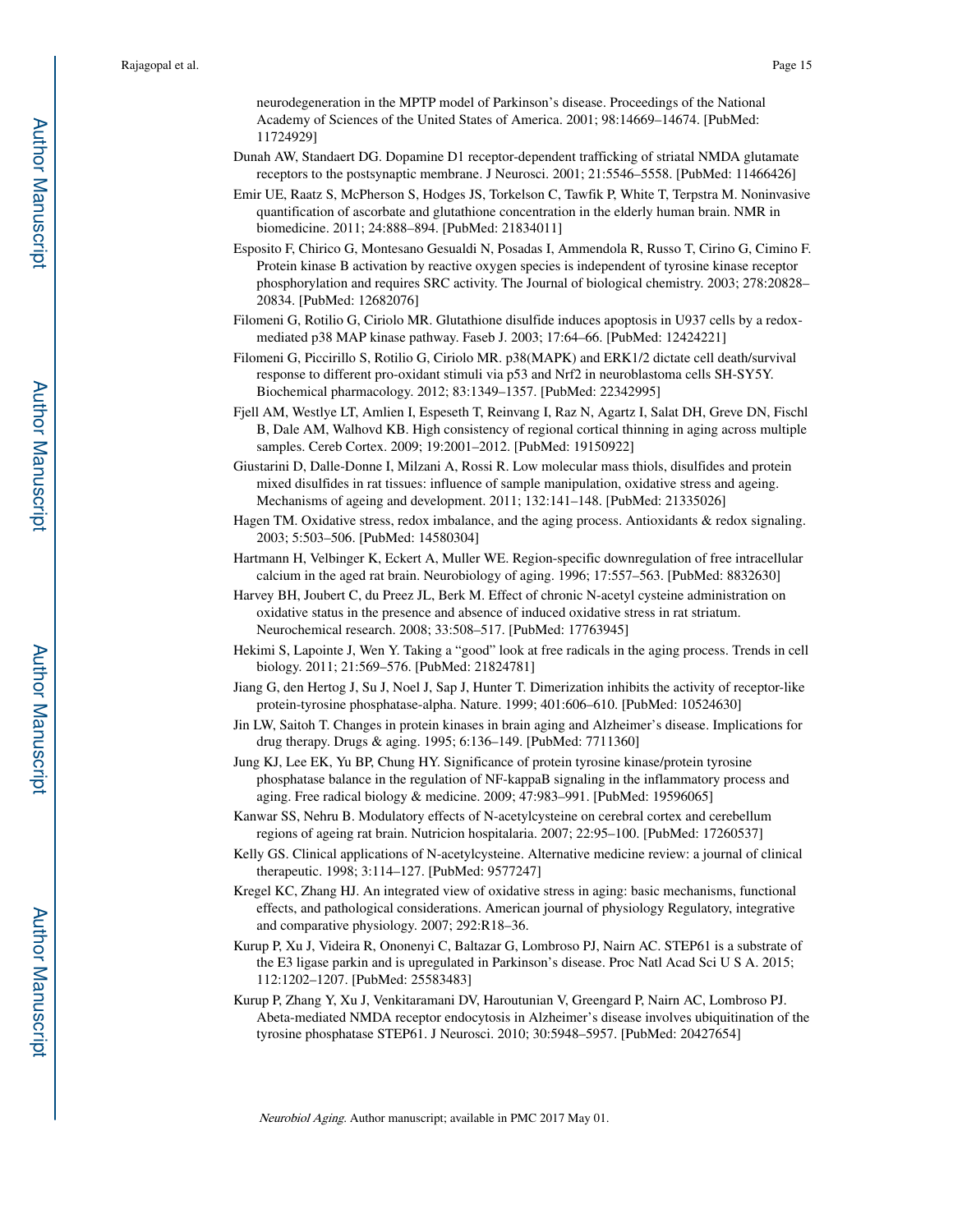- Lee S, Faux C, Nixon J, Alete D, Chilton J, Hawadle M, Stoker AW. Dimerization of protein tyrosine phosphatase sigma governs both ligand binding and isoform specificity. Molecular and cellular biology. 2007; 27:1795–1808. [PubMed: 17178832]
- Limon-Pacheco JH, Hernandez NA, Fanjul-Moles ML, Gonsebatt ME. Glutathione depletion activates mitogen-activated protein kinase (MAPK) pathways that display organ-specific responses and brain protection in mice. Free radical biology & medicine. 2007; 43:1335–1347. [PubMed: 17893047]
- Lo Conte M, Carroll KS. The redox biochemistry of protein sulfenylation and sulfinylation. The Journal of biological chemistry. 2013; 288:26480–26488. [PubMed: 23861405]
- Lombroso PJ, Naegele JR, Sharma E, Lerner M. A protein tyrosine phosphatase expressed within dopaminoceptive neurons of the basal ganglia and related structures. J Neurosci. 1993; 13:3064– 3074. [PubMed: 8331384]
- Luo J, Kintner DB, Shull GE, Sun D. ERK1/2-p90RSK-mediated phosphorylation of Na+/H+ exchanger isoform 1. A role in ischemic neuronal death. The Journal of biological chemistry. 2007; 282:28274–28284. [PubMed: 17664275]
- Maher P. The effects of stress and aging on glutathione metabolism. Ageing research reviews. 2005; 4:288–314. [PubMed: 15936251]
- McCord MC, Aizenman E. The role of intracellular zinc release in aging, oxidative stress, and Alzheimer's disease. Frontiers in aging neuroscience. 2014; 6:77. [PubMed: 24860495]
- McLaughlin B, Pal S, Tran MP, Parsons AA, Barone FC, Erhardt JA, Aizenman E. p38 activation is required upstream of potassium current enhancement and caspase cleavage in thiol oxidantinduced neuronal apoptosis. J Neurosci. 2001; 21:3303–3311. [PubMed: 11331359]
- Minetti M, Mallozzi C, Di Stasi AM. Peroxynitrite activates kinases of the src family and upregulates tyrosine phosphorylation signaling. Free radical biology & medicine. 2002; 33:744–754. [PubMed: 12208363]
- Mukherjee S, Poddar R, Deb I, Paul S. Dephosphorylation of specific sites in the kinase-specificity sequence domain leads to ubiquitin-mediated degradation of the tyrosine phosphatase STEP. The Biochemical journal. 2011; 440:115–125. [PubMed: 21777200]
- Navarro A, Bandez MJ, Lopez-Cepero JM, Gomez C, Boveris A. High doses of vitamin E improve mitochondrial dysfunction in rat hippocampus and frontal cortex upon aging. American journal of physiology Regulatory, integrative and comparative physiology. 2011; 300:R827–834.
- Navarro A, Lopez-Cepero JM, Bandez MJ, Sanchez-Pino MJ, Gomez C, Cadenas E, Boveris A. Hippocampal mitochondrial dysfunction in rat aging. American journal of physiology Regulatory, integrative and comparative physiology. 2008; 294:R501–509.
- Numakawa Y, Matsumoto T, Yokomaku D, Taguchi T, Niki E, Hatanaka H, Kunugi H, Numakawa T. 17beta-estradiol protects cortical neurons against oxidative stress-induced cell death through reduction in the activity of mitogen-activated protein kinase and in the accumulation of intracellular calcium. Endocrinology. 2007; 148:627–637. [PubMed: 17082253]
- Ostman A, Frijhoff J, Sandin A, Bohmer FD. Regulation of protein tyrosine phosphatases by reversible oxidation. Journal of biochemistry. 2011; 150:345–356. [PubMed: 21856739]
- Palomero J, Galan AI, Munoz ME, Tunon MJ, Gonzalez-Gallego J, Jimenez R. Effects of aging on the susceptibility to the toxic effects of cyclosporin A in rats. Changes in liver glutathione and antioxidant enzymes. Free radical biology & medicine. 2001; 30:836–845. [PubMed: 11295526]
- Paul S, Nairn AC, Wang P, Lombroso PJ. NMDA-mediated activation of the tyrosine phosphatase STEP regulates the duration of ERK signaling. Nature neuroscience. 2003; 6:34–42. [PubMed: 12483215]
- Paul S, Snyder GL, Yokakura H, Picciotto MR, Nairn AC, Lombroso PJ. The Dopamine/D1 receptor mediates the phosphorylation and inactivation of the protein tyrosine phosphatase STEP via a PKA-dependent pathway. J Neurosci. 2000; 20:5630–5638. [PubMed: 10908600]
- Paulsen CE, Carroll KS. Orchestrating redox signaling networks through regulatory cysteine switches. ACS chemical biology. 2010; 5:47–62. [PubMed: 19957967]
- Plummer JL, Smith BR, Sies H, Bend JR. Chemical depletion of glutathione in vivo. Methods in enzymology. 1981; 77:50–59. [PubMed: 7035795]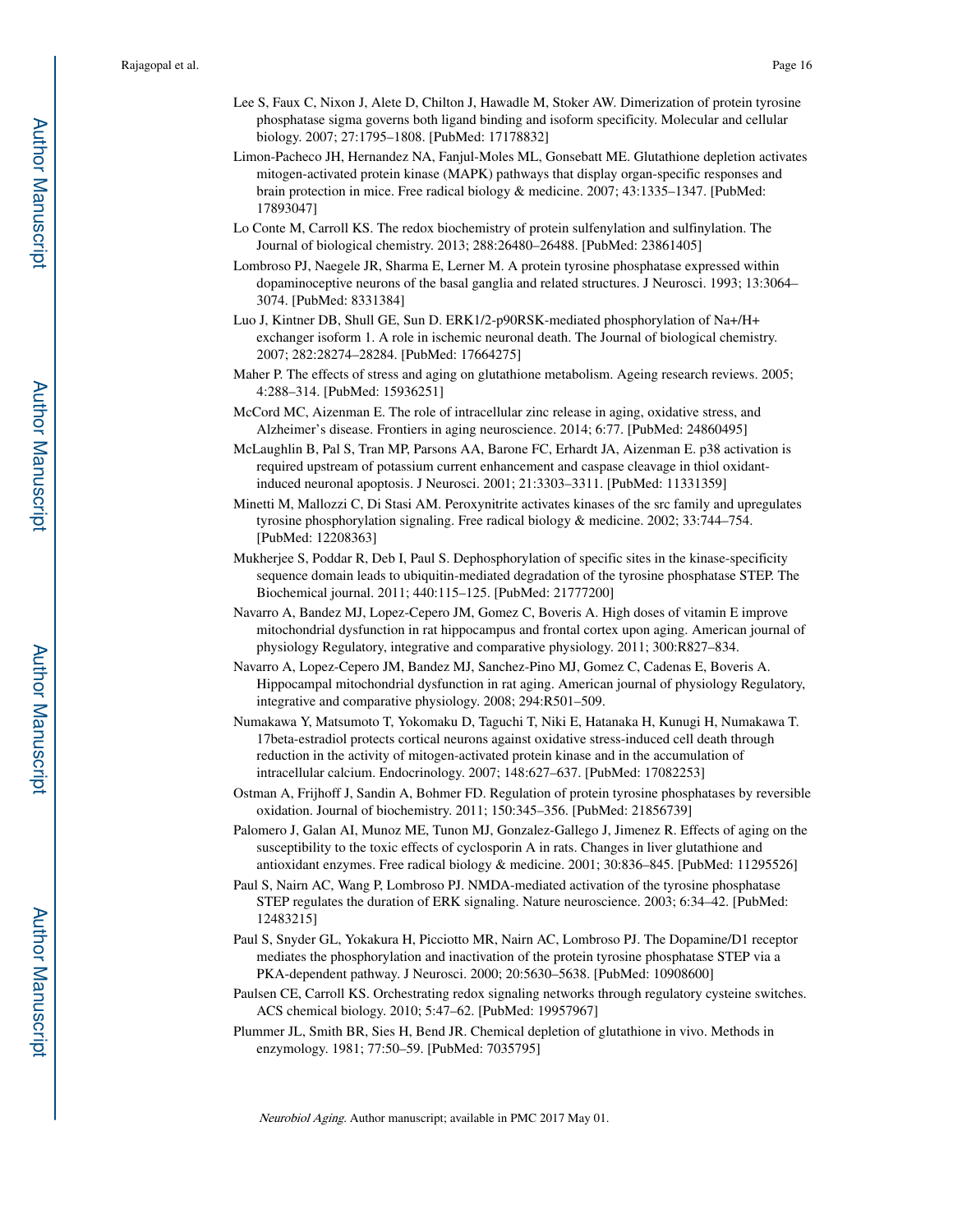- Poddar R, Deb I, Mukherjee S, Paul S. NR2B-NMDA receptor mediated modulation of the tyrosine phosphatase STEP regulates glutamate induced neuronal cell death. Journal of neurochemistry. 2010; 115:1350–1362. [PubMed: 21029094]
- Poon HF, Calabrese V, Scapagnini G, Butterfield DA. Free radicals and brain aging. Clinics in geriatric medicine. 2004; 20:329–359. [PubMed: 15182885]
- Prakash A, Kumar A. Effect of N-acetyl cysteine against aluminium-induced cognitive dysfunction and oxidative damage in rats. Basic & clinical pharmacology & toxicology. 2009; 105:98–104. [PubMed: 19389043]
- Rebrin I, Kamzalov S, Sohal RS. Effects of age and caloric restriction on glutathione redox state in mice. Free radical biology & medicine. 2003; 35:626–635. [PubMed: 12957655]
- Reznikov LR, Reagan LP, Fadel JR. Activation of phenotypically distinct neuronal subpopulations in the anterior subdivision of the rat basolateral amygdala following acute and repeated stress. The Journal of comparative neurology. 2008; 508:458–472. [PubMed: 18335544]
- Schmitt TL, Hotz-Wagenblatt A, Klein H, Droge W. Interdependent regulation of insulin receptor kinase activity by ADP and hydrogen peroxide. The Journal of biological chemistry. 2005; 280:3795–3801. [PubMed: 15563471]
- Stanciu M, Wang Y, Kentor R, Burke N, Watkins S, Kress G, Reynolds I, Klann E, Angiolieri MR, Johnson JW, DeFranco DB. Persistent activation of ERK contributes to glutamate-induced oxidative toxicity in a neuronal cell line and primary cortical neuron cultures. The Journal of biological chemistry. 2000; 275:12200–12206. [PubMed: 10766856]
- Toledano-Katchalski H, Tiran Z, Sines T, Shani G, Granot-Attas S, den Hertog J, Elson A. Dimerization in vivo and inhibition of the nonreceptor form of protein tyrosine phosphatase epsilon. Molecular and cellular biology. 2003; 23:5460–5471. [PubMed: 12861030]
- Tuerxun T, Numakawa T, Adachi N, Kumamaru E, Kitazawa H, Kudo M, Kunugi H. SA4503, a sigma-1 receptor agonist, prevents cultured cortical neurons from oxidative stress-induced cell death via suppression of MAPK pathway activation and glutamate receptor expression. Neuroscience letters. 2010; 469:303–308. [PubMed: 20025928]
- Walchli S, Espanel X, Hooft van Huijsduijnen R. Sap-1/PTPRH activity is regulated by reversible dimerization. Biochemical and biophysical research communications. 2005; 331:497–502. [PubMed: 15850787]
- Wegiel J, Gong CX, Hwang YW. The role of DYRK1A in neurodegenerative diseases. The FEBS journal. 2011; 278:236–245. [PubMed: 21156028]
- Xu J, et al. Inhibitor of the tyrosine phosphatase STEP reverses cognitive deficits in a mouse model of Alzheimer's disease. PLoS biology. 2014; 12:e1001923. [PubMed: 25093460]
- Xu X, Zhan M, Duan W, Prabhu V, Brenneman R, Wood W, Firman J, Li H, Zhang P, Ibe C, Zonderman AB, Longo DL, Poosala S, Becker KG, Mattson MP. Gene expression atlas of the mouse central nervous system: impact and interactions of age, energy intake and gender. Genome biology. 2007; 8:R234. [PubMed: 17988385]
- Yang S, Zhou G, Liu H, Zhang B, Li J, Cui R, Du Y. Protective effects of p38 MAPK inhibitor SB202190 against hippocampal apoptosis and spatial learning and memory deficits in a rat model of vascular dementia. BioMed research international. 2013; 2013:215798. [PubMed: 24455679]
- Yankner BA, Lu T, Loerch P. The aging brain. Annual review of pathology. 2008; 3:41–66.
- Yoshizumi M, Abe J, Haendeler J, Huang Q, Berk BC. Src and Cas mediate JNK activation but not ERK1/2 and p38 kinases by reactive oxygen species. The Journal of biological chemistry. 2000; 275:11706–11712. [PubMed: 10766791]
- Yu R, Mandlekar S, Tan TH, Kong AN. Activation of p38 and c-Jun N-terminal kinase pathways and induction of apoptosis by chelerythrine do not require inhibition of protein kinase C. The Journal of biological chemistry. 2000; 275:9612–9619. [PubMed: 10734112]
- Zhang Y, Aizenman E, DeFranco DB, Rosenberg PA. Intracellular zinc release, 12-lipoxygenase activation and MAPK dependent neuronal and oligodendroglial death. Mol Med. 2007; 13:350– 355. [PubMed: 17622306]
- Zhang Y, Wang H, Li J, Jimenez DA, Levitan ES, Aizenman E, Rosenberg PA. Peroxynitrite-induced neuronal apoptosis is mediated by intracellular zinc release and 12-lipoxygenase activation. J Neurosci. 2004; 24:10616–10627. [PubMed: 15564577]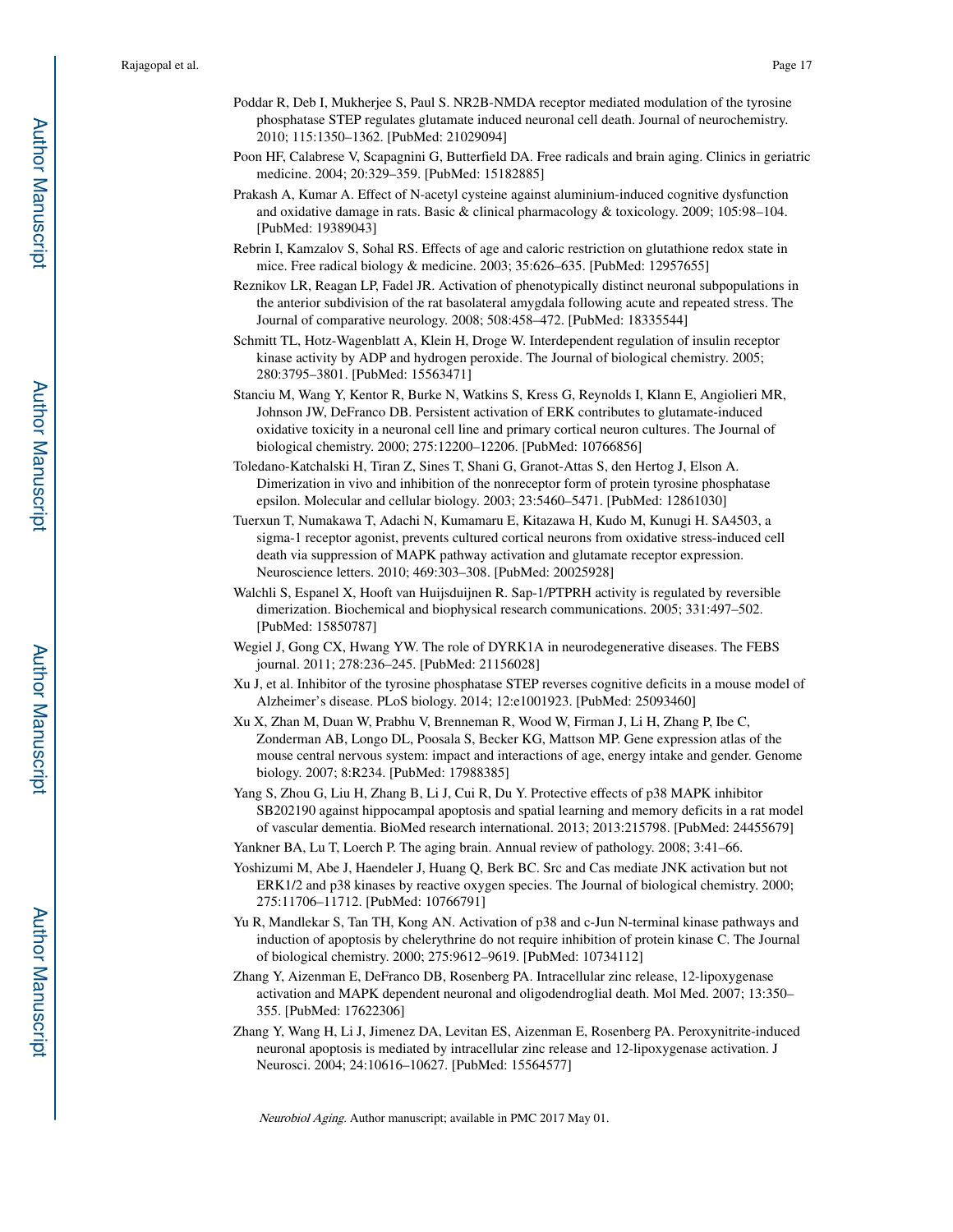#### **Highlights**

The most important findings of the current manuscript are:

- **•** Aging is associated with increased dimerization and loss of intrinsic phosphatase activity of the brain-enriched tyrosine phosphatase STEP.
- **•** Increased dimerization and loss of phosphatase activity of STEP is primarily observed in the cortex and hippocampus, and strongly correlates with depletion of total glutathione level.
- **•** Administration of N-acetyl cysteine reduces STEP dimerization both in cortex and hippocampus.
- **•** The formation of dimers and higher order oligomers of STEP are also observed in cultured cells following glutathione depletion either chemically induced by diethylmaleate or  $H_2O_2$  induced oxidative stress.
- **•** Dimerization of STEP involves intermolecular disulfide bond formation involving two cysteine residues in the unique N-terminal domain and the catalytic cysteine residue.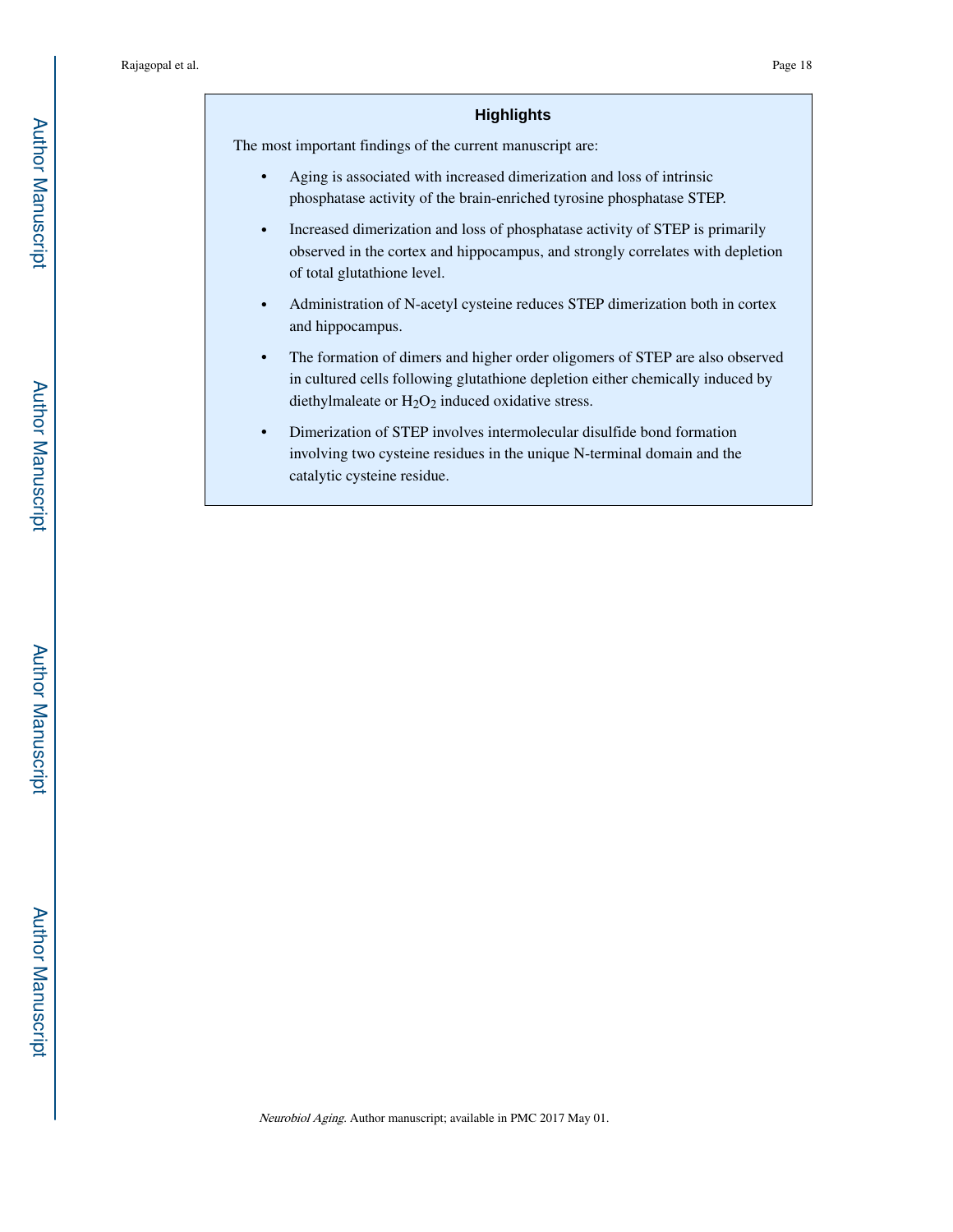

#### **Figure 1.**

Aging leads to increased dimerization of STEP in cortex and hippocampus. Equal amounts of protein from (A) cortical, (B) hippocampal and (C) striatal lysates obtained from 1, 4 and 18 month old male SD rats were processed for gel electrophoresis under non-reducing conditions (without β-mercaptoethanol) followed by immunoblotting with anti-STEP antibody to evaluate STEP dimer formation (upper panel). Equal amounts of protein from the same samples were processed under reducing conditions (with β-mercaptoethanol) to assess STEP expression level (middle panel) and the blots were re-probed with anti-tubulin antibody to indicate equal protein loading (lower panel). (A–C) Quantification of dimeric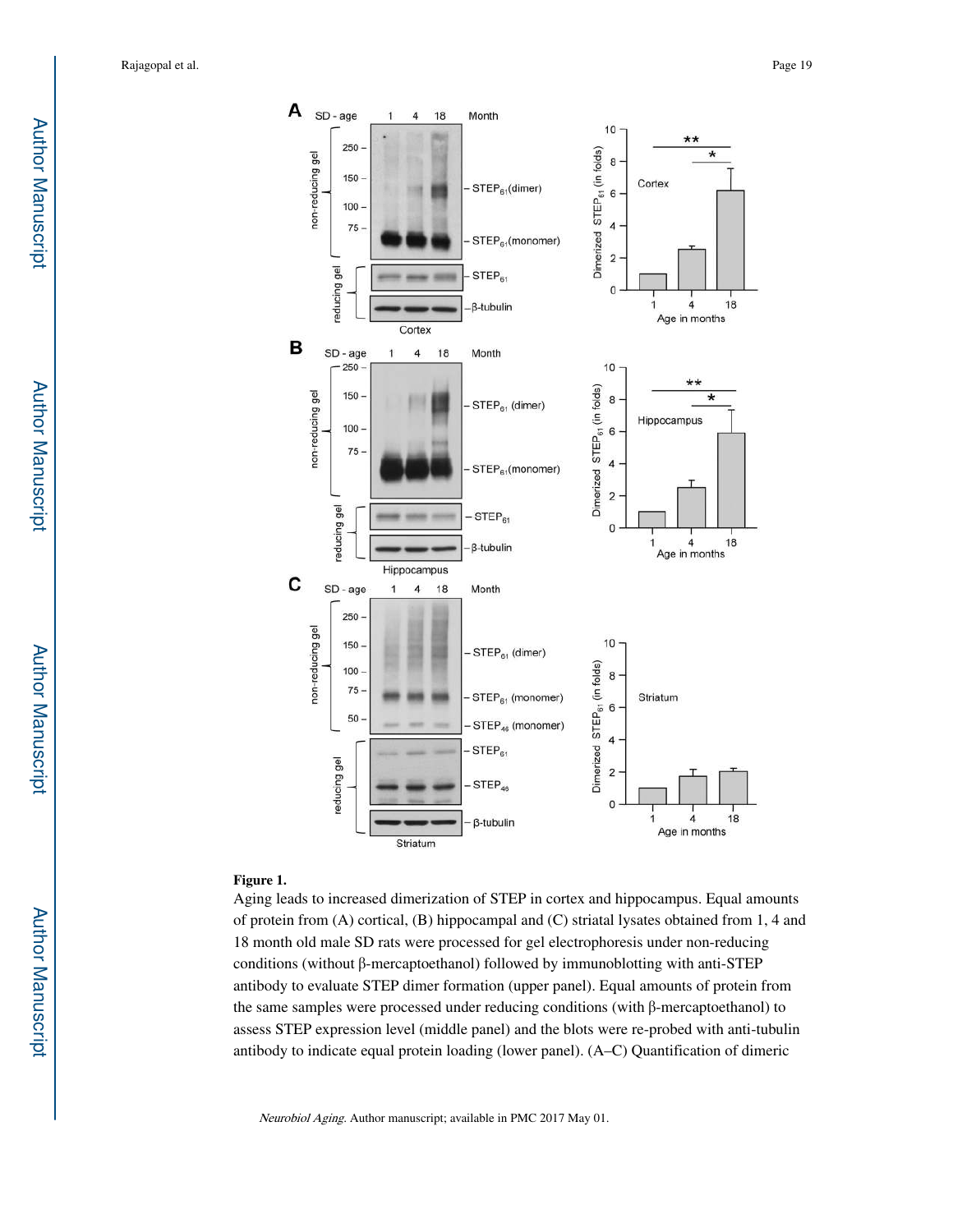STEP61 in non-reducing gels (band at 100–150 kDa) was performed by computer-assisted densitometry and image J analysis (right column). Values are mean  $\pm$  SEM (n = 5). \*p < 0.05, \*\*p < 0.01.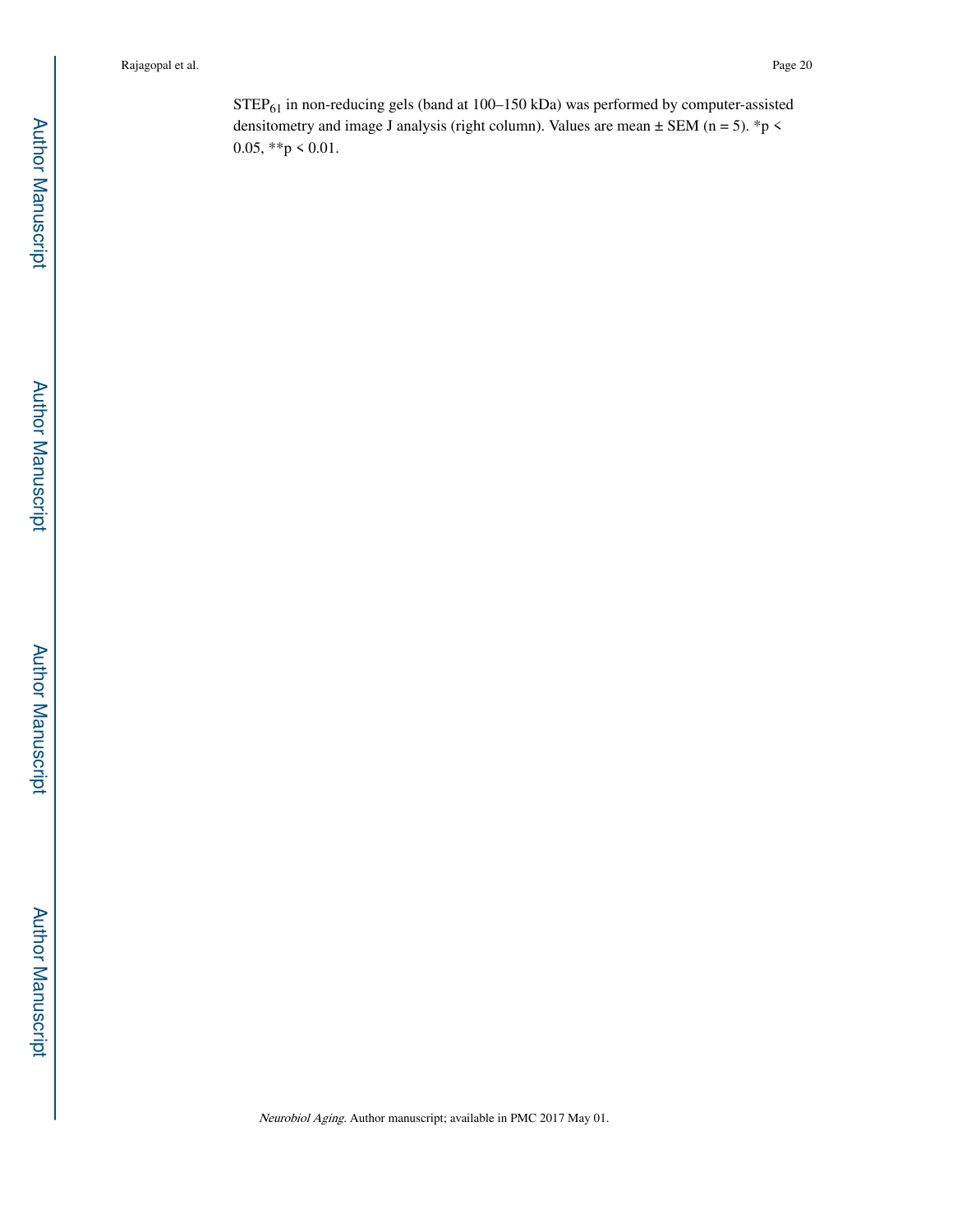

## **Figure 2.**

Aging is associated with depletion of both reduced and total GSH levels. (A, D) Cortical, (B, E) hippocampal and (C, F) striatal lysates obtained from 1, 4 and 18 month old SD rats were processed for quantification of both reduced (A–C) and total (D–F) GSH levels. The fluorescent signal generated from the Thiostar-GSH adduct was measured fluorometrically (Ex/Em=390/510 nm). Bar diagrams represent mean ± SEM of reduced and total GSH levels  $(n = 5)$ . \*p < 0.05; \*\*p < 0.005; \*\*\*p < 0.0001.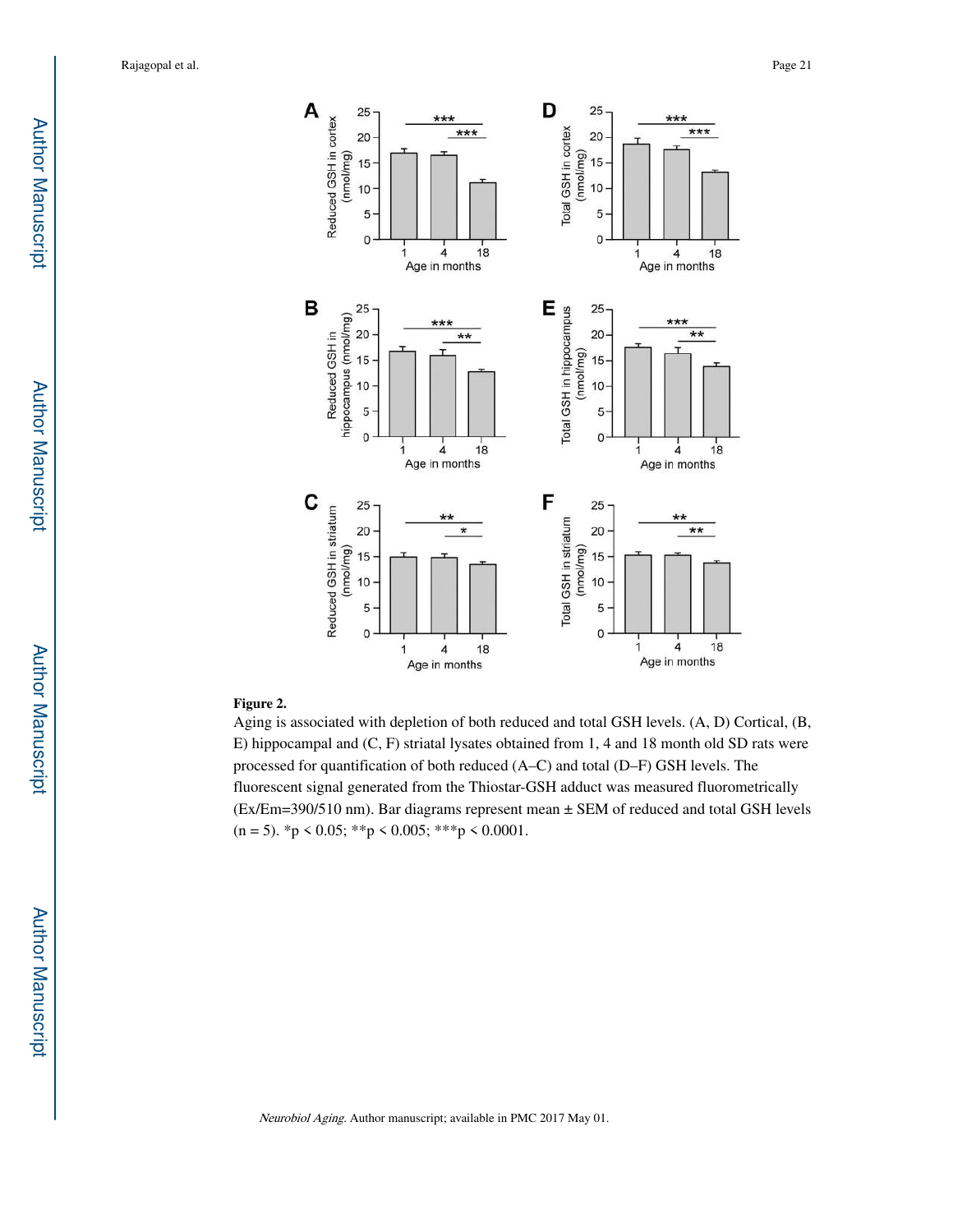

#### **Figure 3.**

Aging is associated with decrease in STEP phosphatase activity. (A) Cortical, (B) hippocampal and (C) striatal lysates obtained from 1 and 18 month old SD rats were processed for immunoprecipitation of STEP using anti-STEP antibody. PTP activity was assayed using pNPP as a substrate. Quantitative measurement of the formation of paranitrophenolate is represented as mean  $\pm$  SEM (n = 4). \*p < 0.01. In a parallel series of experiments, immunoprecipitated STEP was subjected to immunoblotting with anti-STEP antibody. Representative immunoblots show equal pull down of STEP.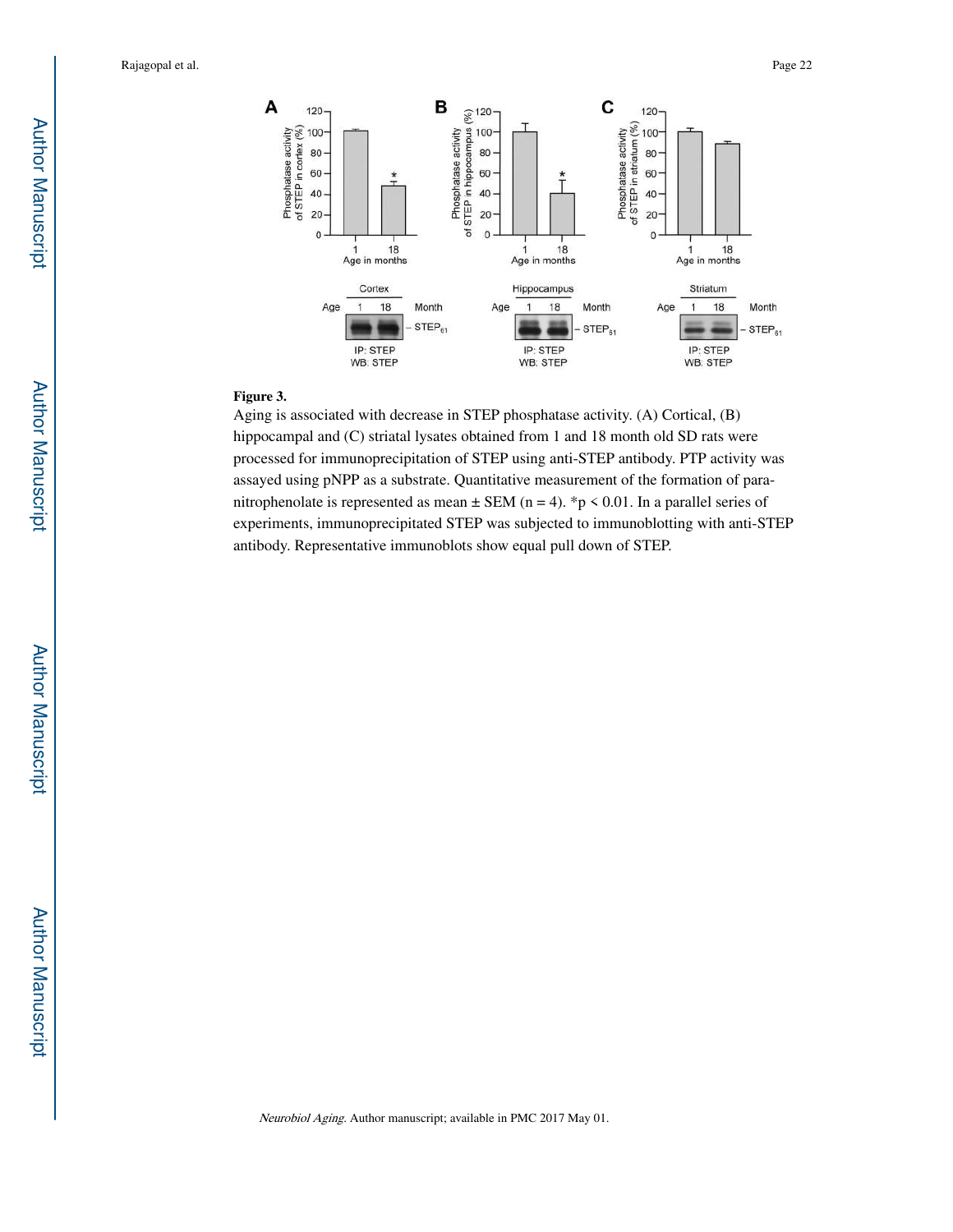Rajagopal et al. Page 23



#### **Figure 4.**

Sub-cellular distribution of dimerized  $\text{STEP}_{61}$  in the cortex. (A) Schematic representation of biochemical fractionation of the sub-cellular compartments in cortical homogenates. (B) Equal amounts of protein from each of the isolated biochemical fractions was processed for immunoblotting (reducing condition) with anti-calnexin (panel 1), -PSD-95 (panel 2) and synaptophysin (panel 3) antibodies to evaluate the purity of each fraction. The sub-cellular distribution of  $STEP_{61}$  in each of these fractions was evaluated using anti-STEP antibody (panel 4). (C) Protein extracts from the STEP-containing fractions were processed under non-reducing conditions to examine STEP dimer formation, using anti-STEP antibody (upper panel). The same samples were analyzed under reducing conditions to assess total STEP level (lower panel).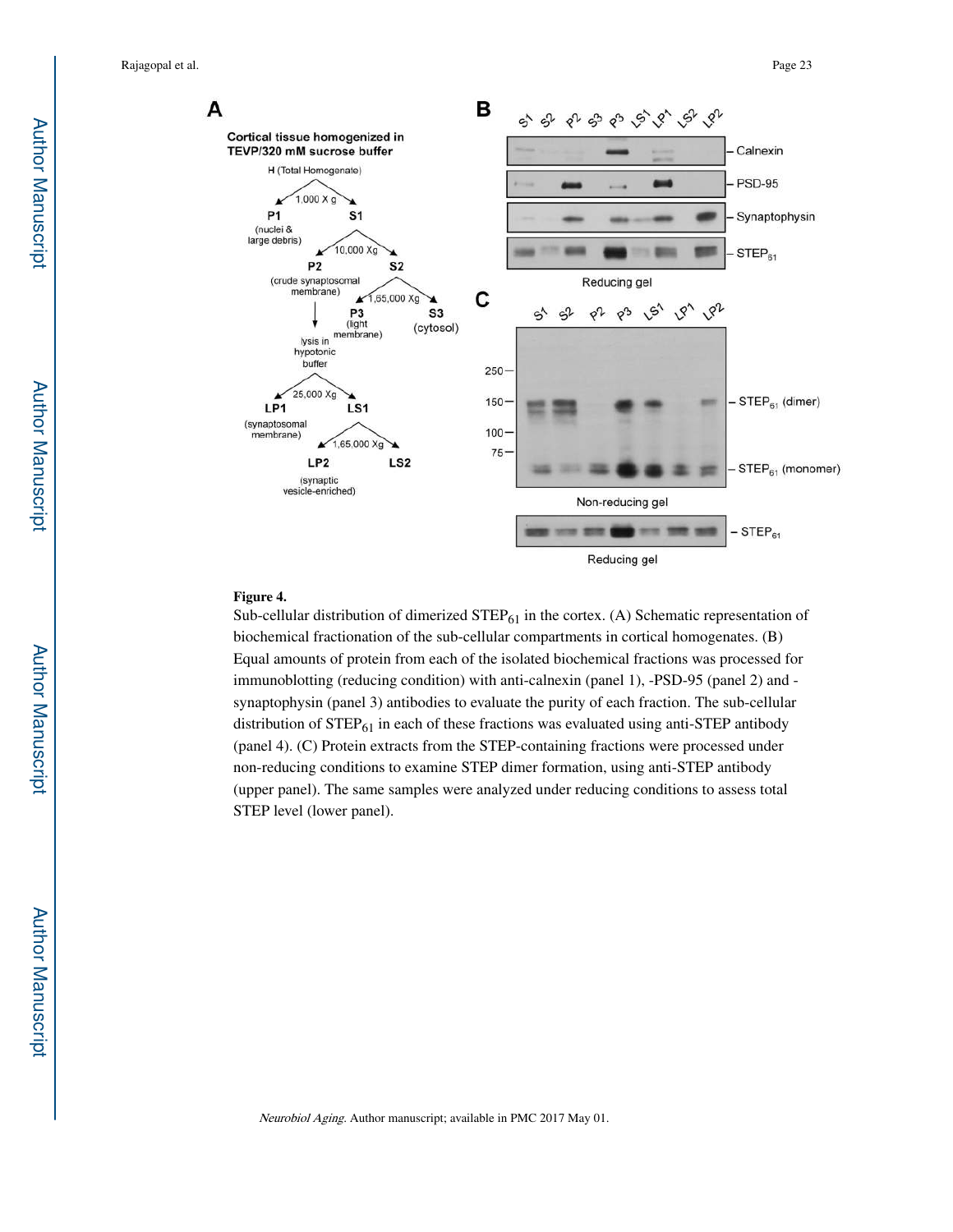

#### **Figure 5.**

DEM induced depletion of GSH levels and oligomerization of  $STEP_{61}$ . HEK293 cells expressing (A–C, E) V5-tagged STEP $_{61}$  or (D) V5- and myc- tagged STEP $_{61}$  were stimulated with the specified concentrations of DEM for 6 hr. (A, B) Cell lysates were processed for quantitation of reduced and total GSH levels. Bar diagram represents mean  $\pm$ SEM ( $n = 4$ ) of fluorescent signal in GSH assay (C) Immunoblot analysis of protein extracts from each sample under non-reducing conditions showing dose-dependent changes in STEP oligomer formation (upper panel). The same samples were analyzed under reducing conditions to assess STEP expression level (middle panel) and blots were re-probed with anti-tubulin antibody to indicate equal protein loading (lower panel). Bar diagram represent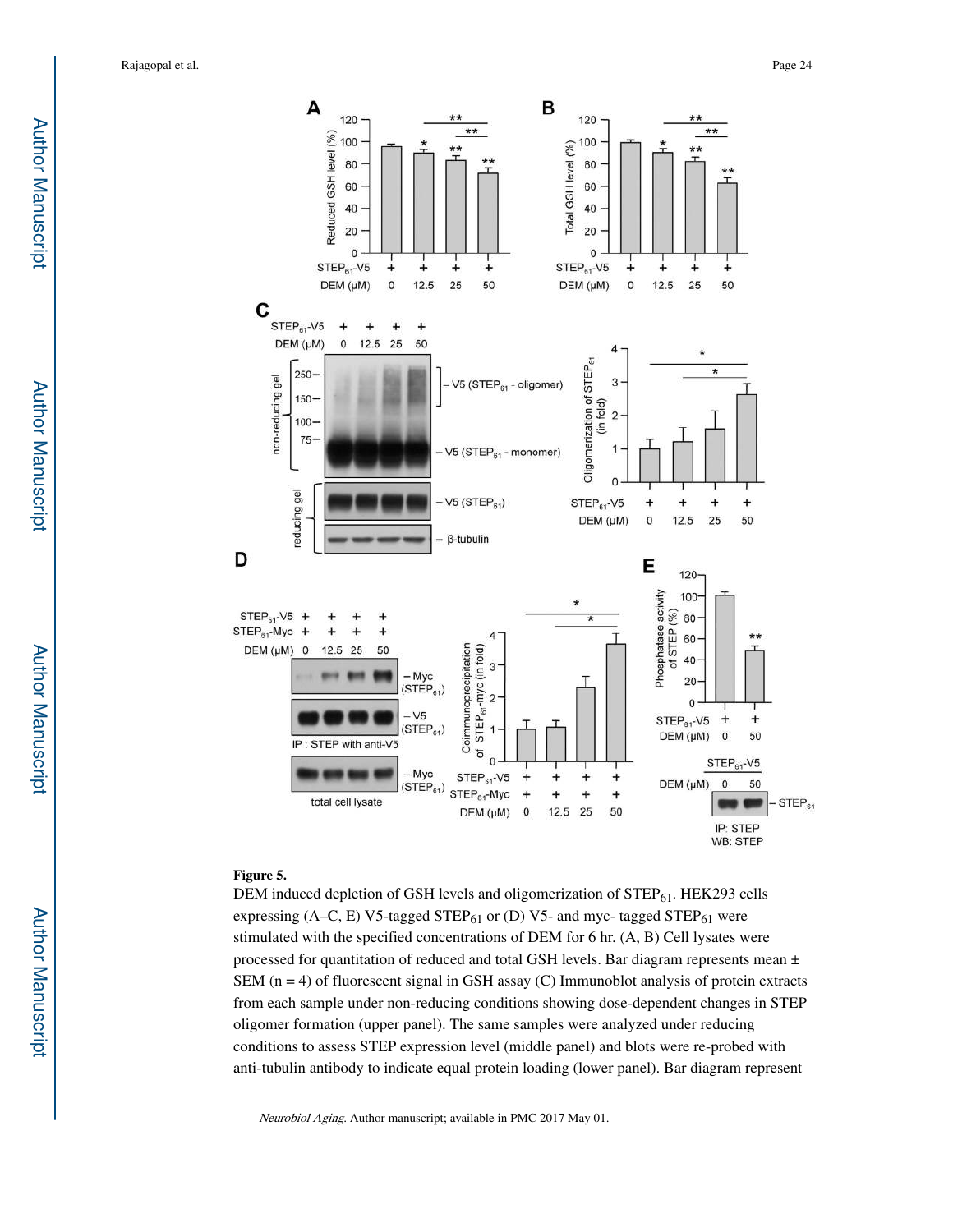mean  $\pm$  SEM (n = 4) of oligomerized STEP $_{61}$  in non-reducing gels. (D) V5-tagged STEP $_{61}$ was immunoprecipitated with anti-V5 antibody and co-immunoprecipitation of myc-tagged  $STEP<sub>61</sub>$  was determined by probing with anti-myc antibody (upper panel). The blots were re-probed with anti-V5 antibody (middle panel). Expression of myc-tagged STEP<sub>61</sub> in total lysates was analyzed using anti-myc antibody (lower panel). Bar diagram represent mean ± SEM ( $n = 4$ ) of co-immunoprecipitated myc-tagged STEP<sub>61</sub>. (E) Phosphatase activity of STEP61 immunoprecipitated from HEK293 cells following treatment with DEM was assessed using pNPP as a substrate. Bar diagram represents mean  $\pm$  SEM (n = 5) of STEP phosphatase activity. In a parallel series of experiments immunoprecipitated  $\text{STEP}_{61}$  was processed for immunoblotting with anti-STEP antibody. Representative immunoblot show equal pull down of STEP. \*p < 0.02, \*\*p < 0.0001.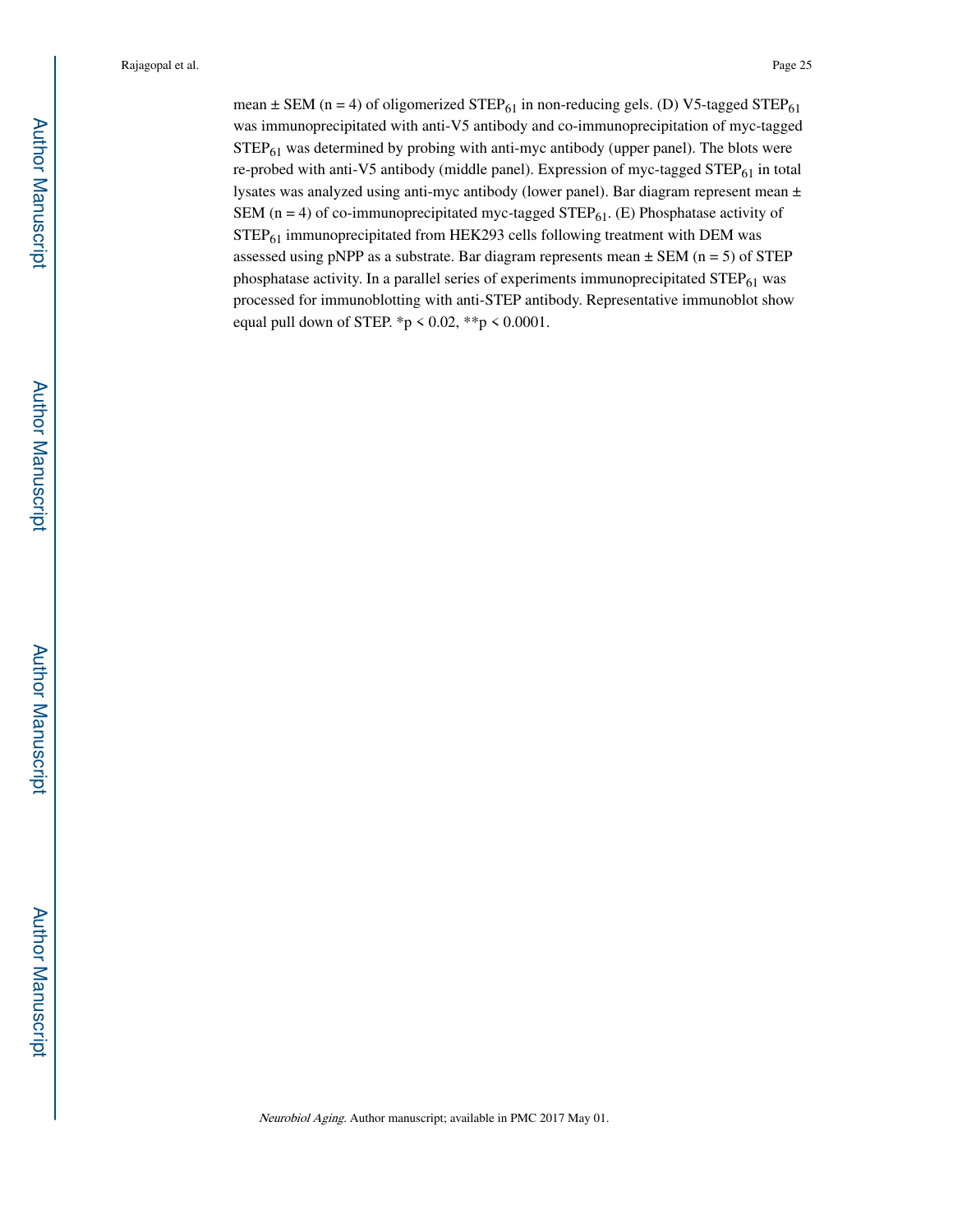

#### **Figure 6.**

Oxidative stress induced depletion of GSH levels and oligomerization of  $STEP_{61}$ . HEK293 cells expressing (A–C) V5-tagged STEP $_{61}$  or (D) V5- and myc- tagged STEP $_{61}$  were stimulated with  $H_2O_2$  for 5 min. (A, B) Cell lysates were processed for quantitation of both reduced and total GSH levels. Bar diagram represents mean  $\pm$  SEM (n = 4) of fluorescent signal in GSH assay. (C) Immunoblot analysis of protein extracts under non-reducing (upper panel) and reducing (middle panel) conditions to assess STEP oligomerization and expression level. Immunoblots processed under reducing conditions were re-probed with anti-tubulin antibody (lower panel). Bar diagram represent mean  $\pm$  SEM (n = 4–5) of oligomerized STEP<sub>61</sub> in non-reducing gels. (D) V5-tagged STEP<sub>61</sub> was immunoprecipitated with anti-V5 antibody and co-immunoprecipitation of myc-tagged  $STEP_{61}$  was determined by probing with anti-myc antibody (upper panel). The blots were re-probed with anti-V5 antibody (middle panel). Expression of myc-tagged  $\text{STEP}_{61}$  in total lysates was analyzed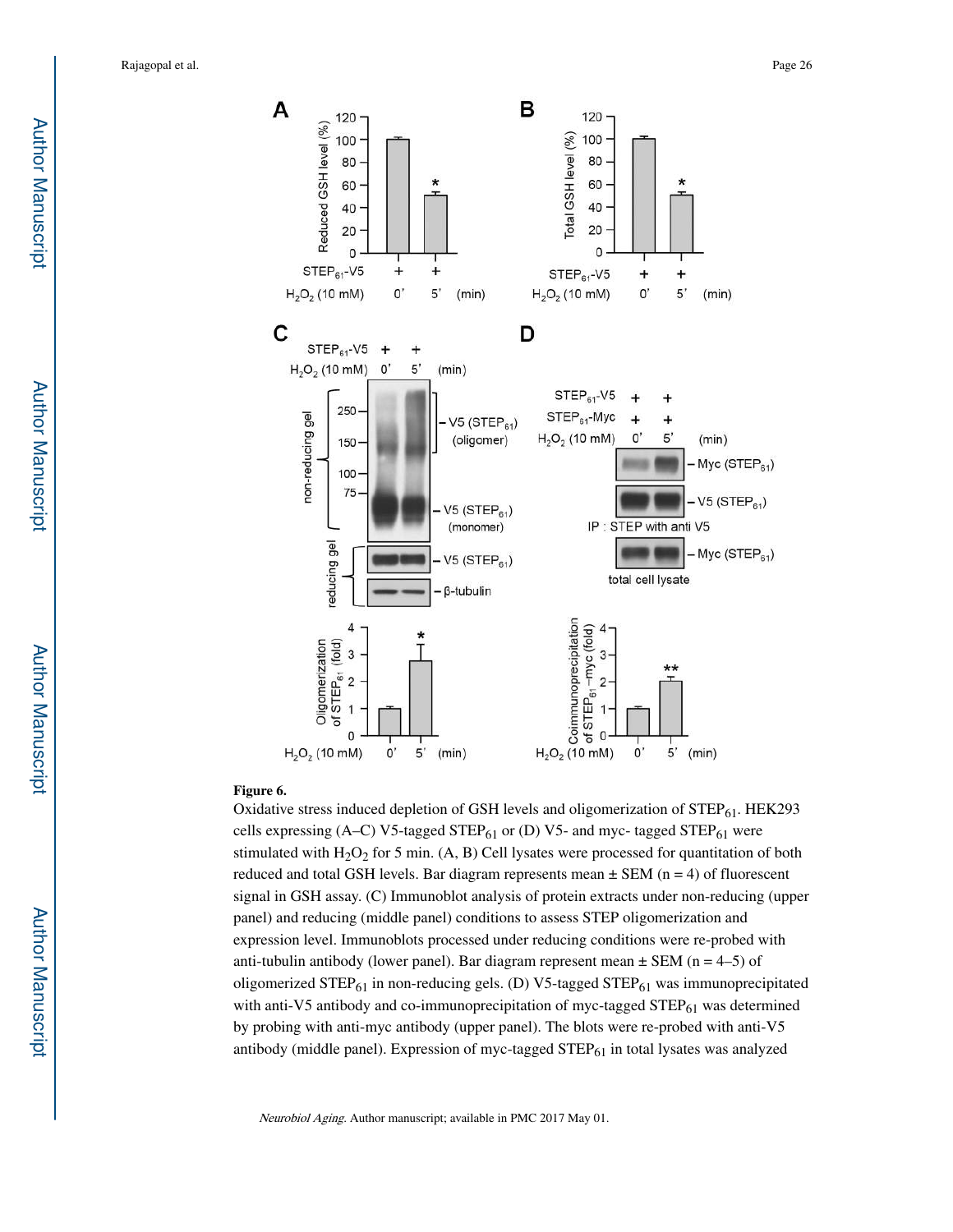using anti-myc antibody (lower panel). Bar diagram represent mean ± SEM of coimmunoprecipitated myc-tagged STEP $_{61}$ . \*p < 0.05, \*\*p < 0.01.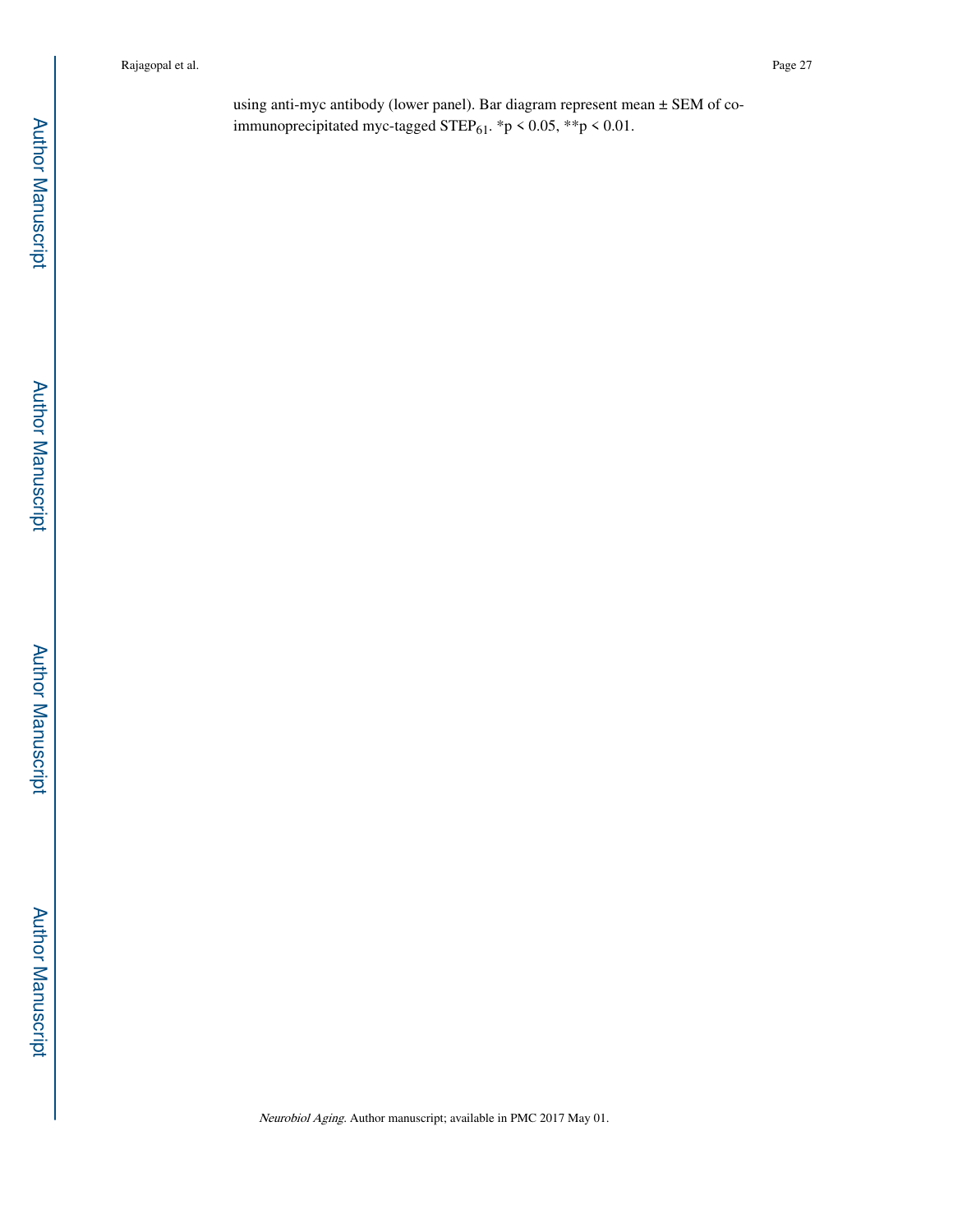

#### **Figure 7.**

Involvement of multiple cysteine residues in DEM and  $H_2O_2$  induced dimerization of  $STEP_{61}$ . HEK293 cells expressing V5- and myc-tagged (A, D)  $STEP_{61}$  C65S/C76S, (B, E) STEP<sub>61</sub> C472S or (C, F) STEP<sub>61</sub> C65S/C76S/C472S were treated with (A–C) DEM for 6 hr or (D–F)  $H_2O_2$  for 5 min. V5-tagged STEP $_{61}$  was immunoprecipitated using anti-V5 antibody and co-immunoprecipitation of myc-tagged  $\text{STEP}_{61}$  was determined by probing the blots with anti-myc (upper panels) antibody. The blots were re-probed with and anti-V5 antibody (middle panels). Expression of myc-tagged  $STEP_{61}$  in total lysates was analyzed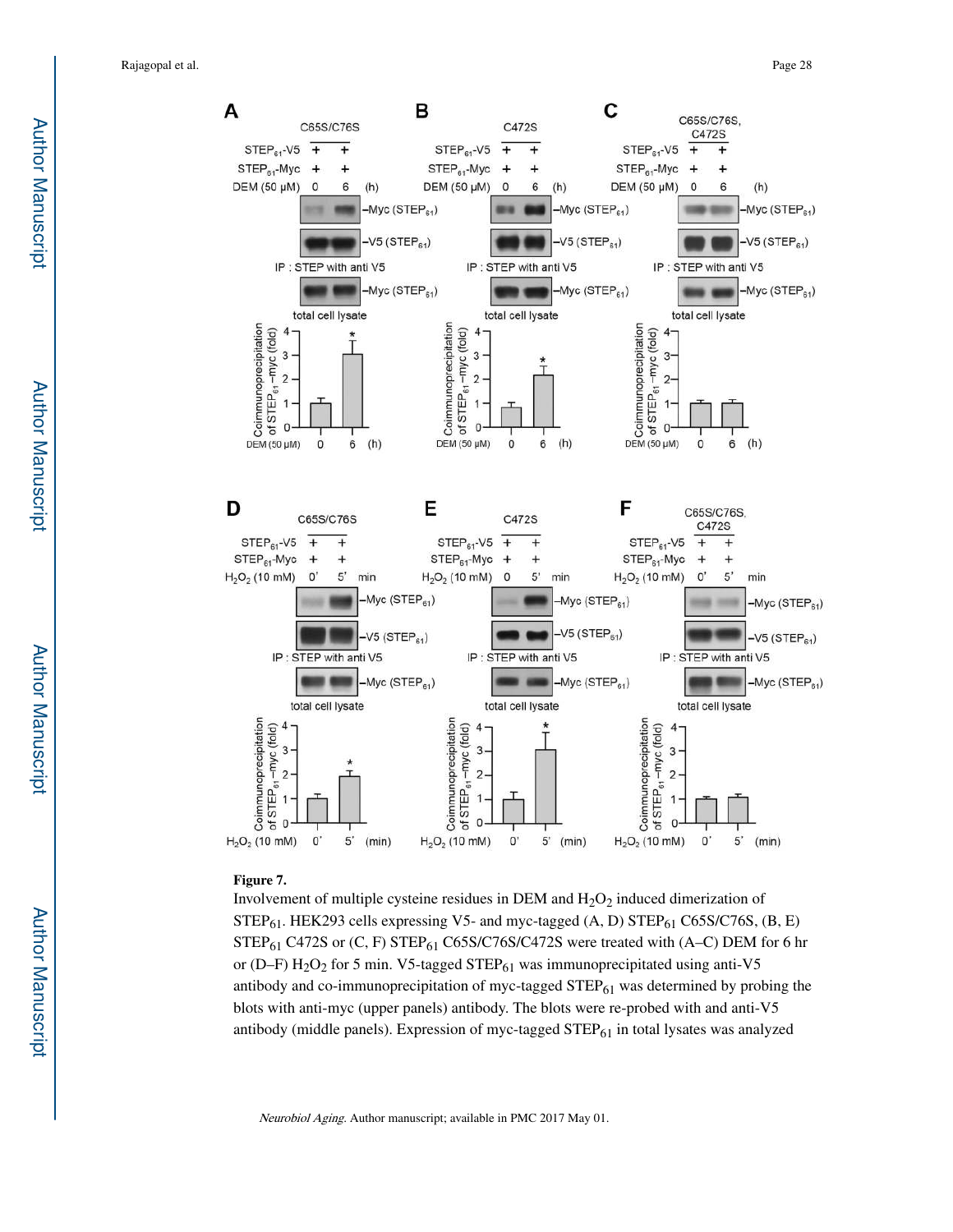using anti-myc antibody (lower panels). Bar diagram represent mean  $\pm$  SEM (n = 4–5) of co-immunoprecipitated myc-tagged STEP $_{61}$ . \*p < 0.05.